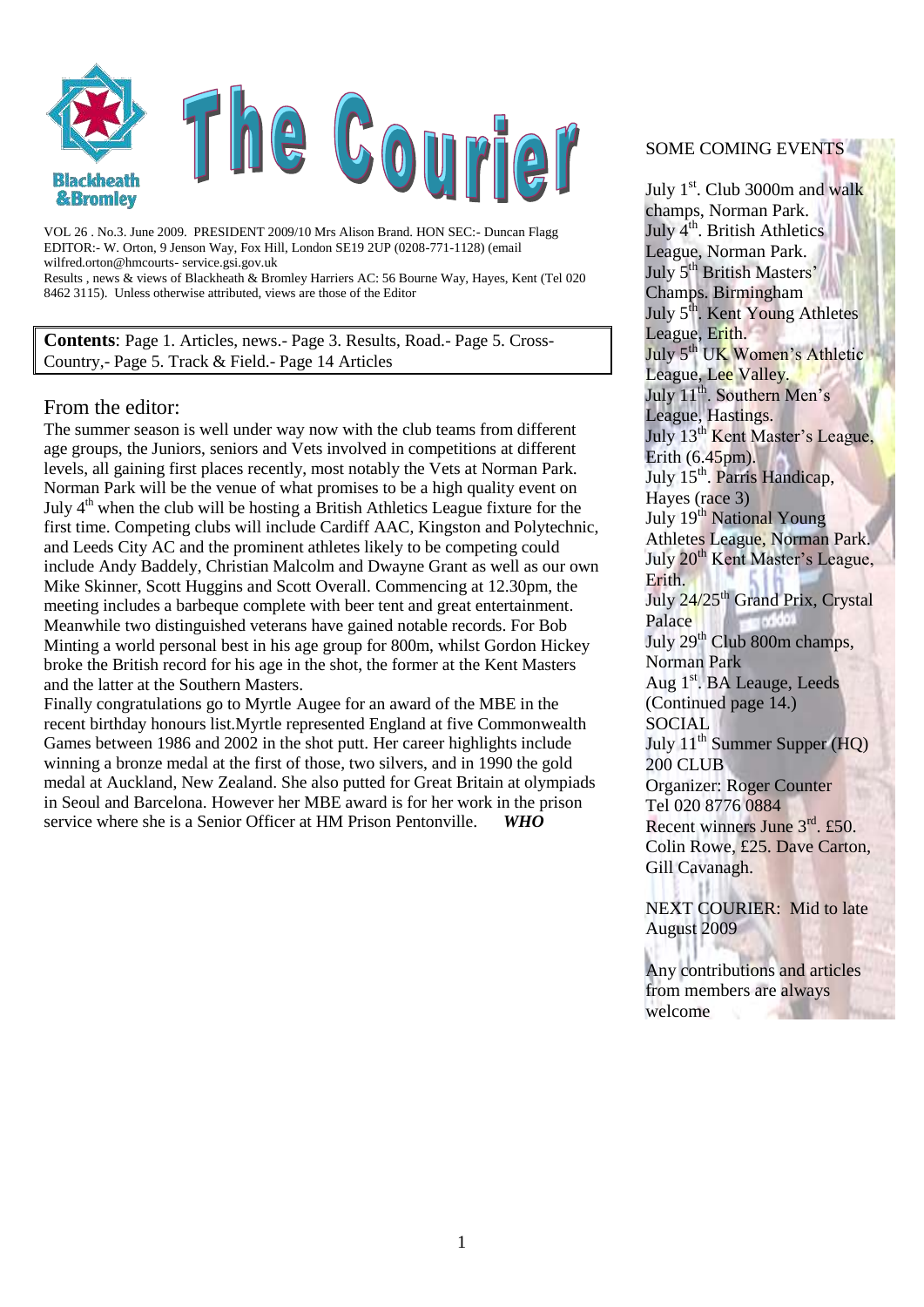### london Marathon Supper April 29ª.

Once again the annual post marathon celebration with runners giving their personal account of the day"s events provided an evening of interest and anecdotes. The moving spirit was once again Mike Peel whose past marathon memorabilia decked the club common room ,and Mike took on the role of compere as he encouraged those runners present to stand up and (as everyone else tucked into their streak suppers) relate their stories to the 80 or so members and guests present that evening. Here are the thoughts and reminiscences of some of the participants:

Carolyna Jones-Baldock. "My legs ached after 18 miles...I was very annoyed when someone tripped me up at 22..I asked me if someone had cut me up…I just hadn"t done enough training..but I still can"t believe that I did it".

Richard Hall. "As I live a quarter of a mile from the start I have no excuse for not running the marathon. I grew up watching it so it was quite cool to do it. It was cool …. to hear the English Cross-Country Champion shout "cm"on Blackheath, you can do it!'...such a sense of community and social cohesion...the good news was that it was a personal best for me...the bad news was that last year I ran 3.02, and this year my time was 3.01……"



Dave Beadle. "I crossed the line with Richard last year but I beat him on the chip-to-chip time! I had a great race…wearing someone else"s name on the shirt…I wore sunglasses..and didn"t find it hot…I ran 1 hour 28 for the first half and 1 hour 28 for the second half and as I ran under three hours I can retire now!"

Chris Pike "I had a satisfactory run...I was in a starting pen with a disco group....took eleven minutes to run the first mile…I managed to do a negative split.....the sense of community was tremendous….the support I got really gets you out of your zone".



Deniz Mehmed. "I was desperate to run this year (after being out with flu last year)..even though I was

injured. I was so dosed up that I was actually being sponsored by ibuprofen. I thought 400mg would be my maximum dose but a friend (a nurse) said 600mg would be ok.but asked "do you suffer from stomach cramp?.. I knew I was going to suffer.. Turning to Pete I exclaimed 'just leave me where I fall'. I ended up with a time of 3.41. The wheels didn't fall off completely but they were out of balance.."

Adrian Stocks. "It was cheaper to fly to Australia than to bid in the auction..so I ran in a marathon in Canberra…two laps of a dull course in Canberra which is a very dull city…"

Nick Kinsey "I did a 2.44.38 this year which was three seconds slower than last year. I thought of all the things that slowed me down....hadn"t done the training? I knew I"d have to go into a trance and run the best I could. I was just looking at the blue line…every now and then one of you buggers would shout and I"d turn and wave. That was probably what put me off my stride !"



Nigel Well. "At the start line one of the marshalls wished me a happy marathon.I certainly did have a happy marathon...I ran very steady all the way..had a good first twenty miles and a crappy last six"..I can"t say thank you for the crowd support cause all of you had gone by the time I reached the finish".

Dick Griffin. "I had a problem 'cause I entered through the ballot, draw, charity and couldn't get a place...then some kindly soul said..you can have my number.. I got a red start number with a green stripe..someone told me it meant I was fast for my age..I went to my starting line and found I was the only white person there !...Oh hell I thought, I'm in trouble here…I lined up and thought I can live with this, which I probably did for the first two miles. I was aiming for 4 hours and ran 4 hours 7 seconds…so I was happy with that".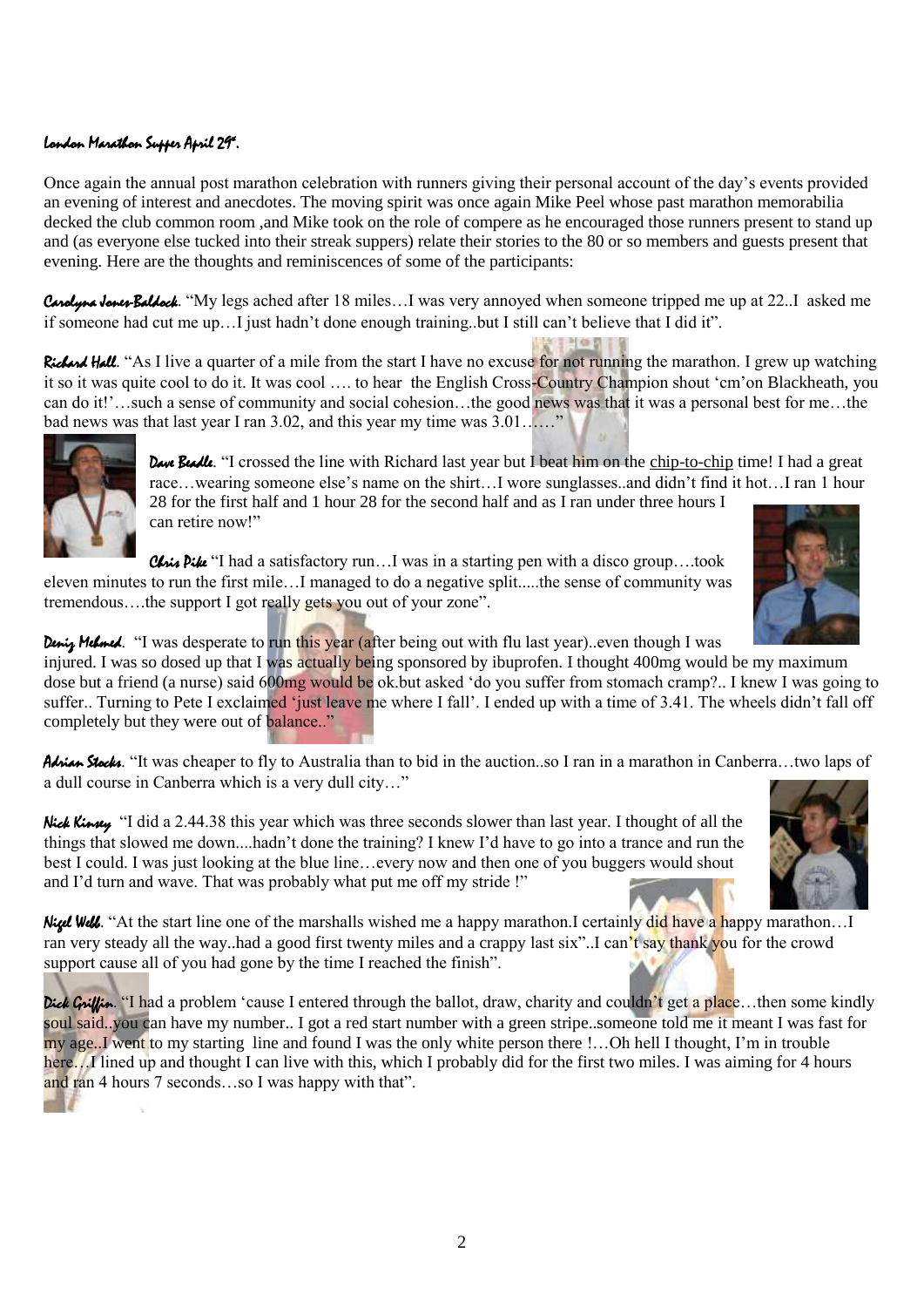Trevor Delaloy. "A little way into the run I got blessed by a vicar standing outside his open church..flicking holy water at everyone..he nearly got half a bottle of water in his face...whether it was to give people divine inspiration or not…it didn't help me...4 hours 7 minutes was my time...... but I got through it and I'm up for it next year..."



Mike Pul. "I started on the green start...It took only a minute to cross the start line..I managed to get on tv and radio..I got the medal but the t-shirt was a load of crap. As this was Flora"s last year as sponsors.. I suppose they didn't really care a toss...."

Peter Rodgers "Wouldn't it be more interesting if we wore all our t-shirts instead of our medals ....".(the inference being that Mike Peel as an ever-present London Marathoner might have a job putting all of his on at once and might not want to be seen wearing the last one!)

Andy Tucker Most of Andy's reminisence was needless to say unsuitable for inclusion here. However in conclusion he did make this observation…"Seriously I was struck by three things 1) the support you get being a Blackheath Harrier, 2) how much it means to a lot to us, and 3) although I didn"t have a good race I can appreciate it when other people did ". Given the graphic nature of his reminiscence I suppose he had a great deal to appreciate.

## **The Courier June 2009. Results**

# Road.

## Marathons, and Half Marathons

## **April 26th Flora London Marathon (Blackheath/Greenwich – The Mall)**

1/124 Alex Gibbins (2:36"54)- 2/ 283 Nick Kinsey (2:44"38)- 3/ 424 Paul Sharpe (2:49"35)- 4/ 724 David Beadle (2:56"52)- 5/1010 Richard Hall (3:01"23)- 6/ 1013 Gary Cook (3:01"27)- 7/1217 Andy Tucker (3:05"04)- 8/1554 John McConville (3:09"44)- 9/ 1805 Peter Mackrell, (3:12"54)-10/ 1858 Kev May (3:13"25)- 11/ 1981 Mark Skelly (3:14"40)- 12/2600 Dave King (3:20"16)- 13/ 2685 Gary Williams (3:21"58)- 14/ 3607 Peter Burford (3:29"42)- 15/ 4116 Christopher Gentle (3:34"02) -16/ 4175 Matthew Newins (3:34"18)- 17/ 4626 Christopher Pike (3:37"30)- 18/ 825 Carolyna Jones-Baldok (3:39"52)- 19/894 Francesa Green (3:41"40)- 20/ 5200 Deniz Mehmed (3:41"53)- 21/ 5431 Clayton Aves (3:42"57)- 22/ 5654 William Slack (3:44"23)- 23/1310 Kate Jones (3:51"15)- 24/7855 David Lewis (3:56"39)- 25/ 8637 Raymond Bennett (3:59"58)- 26/ 8667 Dick Griffin (4:00"07)- 27/ 9350 Peter Rogers (4:04"13)- 28/ 9723 Martyn Longstaff (4:06"28)- 29/ 9944 Trevor Delahoy (4:07"41)- 30/10121 Stephen Holmes (4:08"36)- 31/ 11018 Nigel Webb (4:13"16)- 32/ 2880 Justine Eastbury (4:16"04)- 33/14422 Brian Smith (4:32"03)- 34/15294 Colin Monks (4:37"11)- 35/16641 Mike Peel (4:45"08)- 36/17236 Keith Duffy-Penny (4:48"46)- 37/ 21634 Colin Illingworth (5:28"08) **May 10th Ranelagh Richmond Half marathon.** 1. P. Tucker (1: 9"24) **May 10th - Halstead & Essex Marathon** 165 A.Stocks (3:53"05)- 255 P. Rogers (M45) (4:11"34) **May 23rd ING Luxembourg half marathon** 486. M. Crisp (1:43"00) **May 24th Canterbury Half Marathon** 47. S. Hough (1:33"56) **May 31st. Edinburgh Marathon**. 5. P. Tucker (2:23"51)

## Other distances

**May 3rd BUPA Great Edinburgh Run**. M. Skinner (30"32)

**May 4th Ted Peppar 10km, Langley Park School.** 4. Richard Daniel (36"10)- 6. Tim Soutar (*1st M50*) (36'25)- 8 Len Crowder (37'19)- 11 Tony Crowder (37'31)- 16 Mark Ellison (39'21)- 17. Elaine Murty (39"25) (*1st woman*)- 19. Graham Coates (*1st M55*) (39"38) -23 Steven Pairman (40"23)- 31 Rob Brown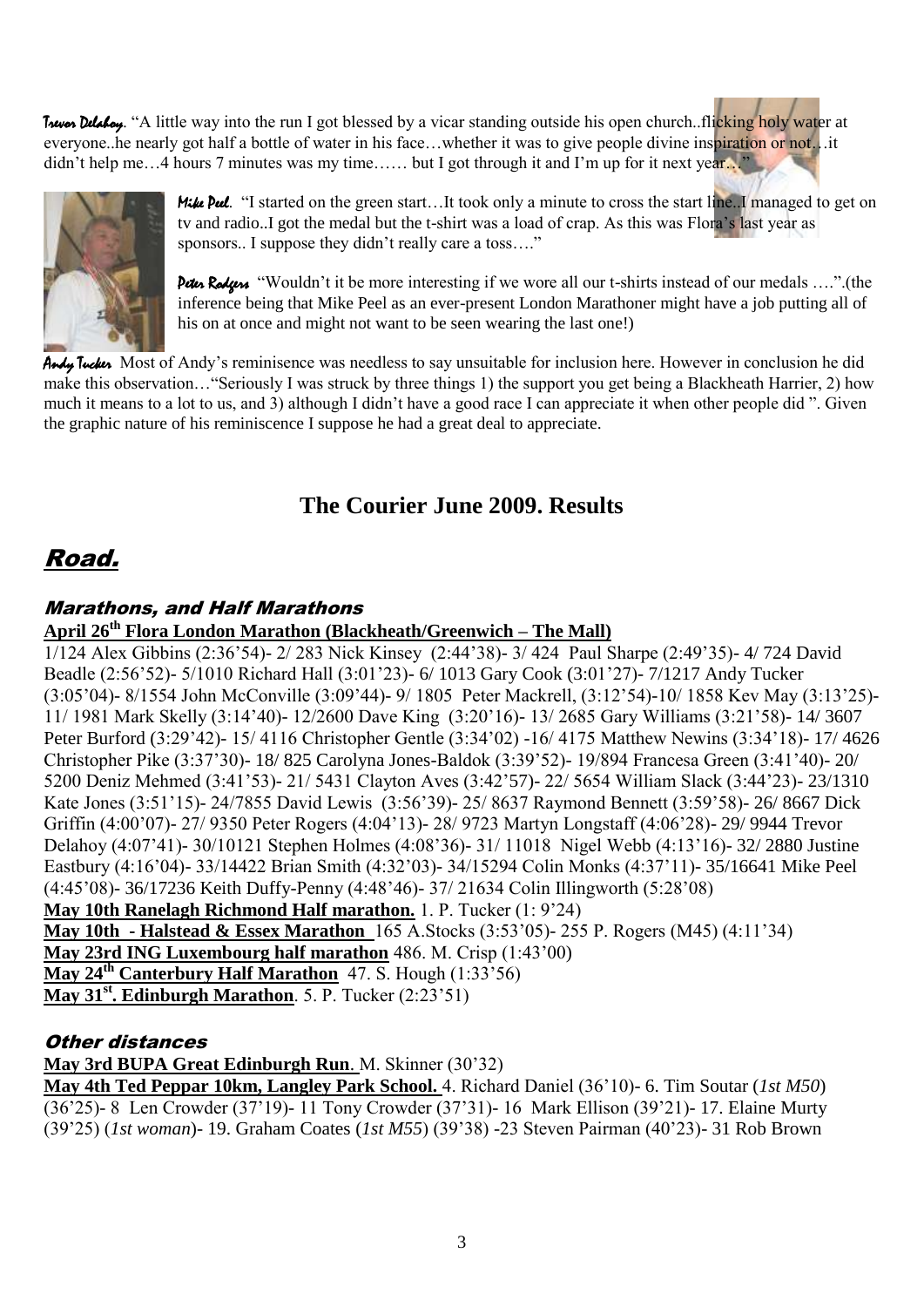(41"43)- 32 Ian Montgomery (41"45)- 41 David Carton (42"42)- 42 Adrian Stocks (42"53)- 51 Stephen Cavey (44"03)- 57. Iain Swatton (44"35)- 59 John E. Turner (44"48)- 61 William Slack (44"49)- 78 Richard Griffin (47"26)- 79 Mark Compton (47"31)- 81 Justine Eastbury (47"40)- 88 Steve Hollingdale (48"56)- 91 Tracey Ashenden (49"43)- 92 Jackie Montgomery (49"58)- 98. David Leal (51"21)- 114 Eva Mikuska (58"47)- 117 Bernard Wilson (1:00"09)- 124 Keith Tyler (1:11"27)- 125 Ron Chambers (1:12"13)

**May 5th Watford 10km.** 1. P.Tucker (32"56)

## **May 16th British Masters Road Relay Champs, Sutton Park, Birmingham.**

M50.6th team.(1:46'23){1st leg) 18/15. M. Watling (17'41)-  $2<sup>nd</sup>$  leg) 17/16. K. Daniel (18'10)- 3rd leg) 6. T. Soutar (16"35)- 4th leg) 4. C. Keen (17"18)- 5th leg) 3. A. Camp (17"06)- 6th leg) 6. C. Griffin (19"36}. W35. 7th team (1:16"38){ 1) 36/7. J. Bradshaw (18"28)- 2) 59/13. C. Jones-Baldock (21.23)- 3) 50/12. S. Dowling (19.03)- 4) 32/7. J. Butler (17.44)}. W45.11th team.(1:7"58) {1) 99/11. A. MacDonough (22"27)- 2) 98/12 J. Montgomery (22"42)- 3). 96/11 A. Cilia (22"49)}.

**May 17th Ottery 10km** 14.R.Minting (40"55)

**June 7th Beckenham 10km**. 11. N.Kinsey (35"20)- 17. L.Crowder (36"43)-18. A.Crowder (36"50)- 127.Ms K. Philp (47"57)

**June 7th Eltham Park 5 miles**. 18. G. Coates *m50* (32"02)- 26. A.Lawes *m50* (32"57)- 29. R.Brown *m50* (33"20)- 75. M.Compton *m50* (36"49)- 186. K.Tyler *m40* (55"08)

**June 14th. Sherunsheruns 10km, Bluewater**. 4. P.Tucker (33"11)- 24. A.York (38"30)- 35. D. Marks (39"35)- 238. K.Penny-Duffy (47"08/*45'55*)- 339. G. Cooper (49"09/*48'43*)

#### **Parris Handicap series.**

**Race 2. May 20th** 1.B.Bater (37"22/*19'22*){43 pts}- 2.G.Evans (37"27/*17'42*){41}-3 A.Stocks (37"48/*19'48*){39}-4 M. Jones(38"07/*18'37*){37}- 5 C.Pike (38"12/*19'57*){36}- 6. Ms R Woodhouse (38"16/ *25'31*){35}-7 Ms M.Kane (38"17/ *21'02)*{34}-8.W.Orton (38"20/*24'20)*{33}- 9 Ms.C. Parkin (38"21/*20'36*) {32}-10. Ms A.Cilia (38"22/*22'22*){31}-11. A.Lawes (38"24/*19'24*){30}-12. J.Jones (38"25/ *20'40*){29}- 13. M.Compton (38"26/*21'26)*{28}-14. I.Swatton (38"29/*20'59*){27}-15. M.Lundie(38"33/*32'18*){26}- 16. G.Coates (38"44/*18'59*){25}-17. I.Montgomery (38"45/*20'00*){24}-18. D.Carton (38"47/*20'17)*{23}- 19. S.Pairman (38"48/*19'18*){22}-20 Ms J.Galley (38"48/*17'33*){21}-21 M. Hegesippe (38"49/*17'34*) {20}- 22 M.Ellison (38"52/*18'22*) {19}-23 D.Beadle (38"55/ *18'10*){18}- 24 Ms J. Eastbury (38"57/ *22'57*){17}- 25 Ms R.Smith (38"59/ *21'14*){16}-26 M.Gasson (39"06/*24'06*){15}- 27 C.Keen (39"07/*17'52*){14}- 28 T. Delahoy (39"14/*21'44*){13}-29 M.McKinnon (39"35/*23'35)*{12}-30 D.Leal (39"37/*23'37)*{11}- 31 D.Churchus (39"42/ *34'12*){10}-32 D.Wilson (39"43/*20'43*){9}-33 Ms C. Jones-Baldock (39"48/ *22'18)* {8}-34 K.Daniel (39"56/ *19'11*) {7}-35 R.Chambers (40"02/*35'02)* {6}- 36 Ms L.Ketteringham (40"08/*31'23*){5}-37 R.Griffin (40"51/ *23'36*){4}-38 Ms Z. Barnett (41"38/*32'53*){3}-39 R.Watkins(42"46){2}- 40 Ms D.Niyazi *DNF* {1}- 41 Ms N.Hamilton-Smith *DNF* {1}

**Race 3. June 17th** 1.B.Bater (38"09/*19'39*){28}-2. T.Leeson (38"16/*38'16*){26}- 3.M.Compton (39"02/ *21'32*){24}- 4.S. Holmes (39"07/*17'22*){22} *2nd M*- 5. Ms J.Jones (39"09/*20'39*){21}*1st F*- 6. Ms M. Kane (39"13/*21'13*){20}*2nd F*- 7. I.Montgomery (39"16/ *20'01*){19}- 8. A.Lawes (39"17/*19'47*){18}- 9.C. Pike (39"20/ *20'35*){17}-10.G.Coates (39"23/*18'53*){16}-11. I. Swatton (39"26/*21'26)* {15}-12.Ms C.Jones-Baldock (39"31/ *22'16*){14}-13.C.Daly (39"33/*30'48*){13}-14. R.Daniel (39"40/*16'55*){12}*1st M*-15. M. Jones (39"48/*18'33*){11}*3rd M*- 16.N. Ives (39"49/*24'19*){10}- 17. J.Daly (39"50/*19'35*){9}-18.Ms C. Parkin (39"50/*21'20*){8}*3rd F*- 19. Ms J.Eastbury (40"02/ *23'17*){7}- 20. C.McEntee(40"05/ *22'20*){6}- 21.G.Read (40"13/*21'58*){5}- 22. R.Watkins (41"06*/ 41'06*) {4}-23. T.Delahoy (41"15/*23'15*){3}-24. A.Watkins (41"20/*23'50*){2}-25. D.Churchus (41"35/*36'05*){1}

#### **Serpentine Last Friday of Month 5km, Hyde Park**

**April 24th** 50.G.Coates (19"05); **May 29th** 29. D.Beadle (18"26)- 43. G.Coates (19"22)-83. C. Pike (21"14)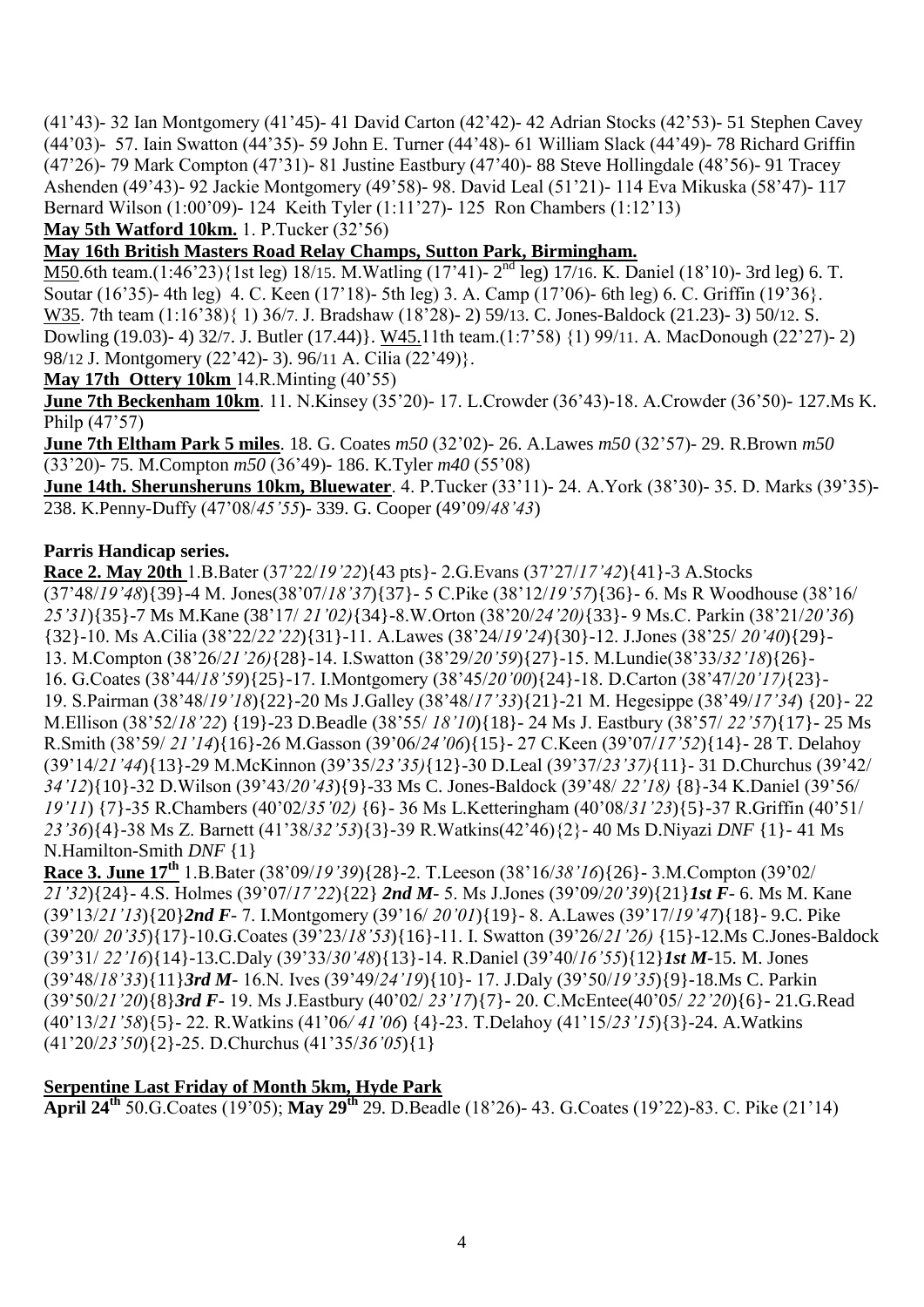#### **Walking events**

**April 29th Surrey & Middlesex County and Veterans AC 10 km Track Championships, Battersea Men:** 18. S. Lightman (*SWC* 3<sup>rd</sup> M65) (64'6.7)- 25. D. Hoben (*SWC* 3<sup>rd</sup> M55)(1:13'45) **May 3rd National Champs and Open races, Victoria Park, Hackney** 11**.** P.Hannell (18"38) **May 9th Surrey County 3 km Track Championships, Kingston** Men**:** 4. P.Hannell (SWC M65) (17"47.4) **May 9th Middlesex County 3 km Track Championships, Copthall** 3. S.Lightman (SWC) (17"12). **May 5th Steyning AC 3km** 1. S.Lightman (SWC) (15"52)- 3. P.Hannell (17"42). **May 18th Southern County Vets AC 2km** 1. P.Hannell(11"22.3) **May 23rd. Surrey County 3 km Vets Track Champs, Kingston** 3. P.Hannell (*SWC M65*) (17"50.7)- 8. D.Hoben(*SWC M55*) (20"18.4). **June 8th British Masters Vets 20km Championships, Northampton** M55 2. D.Hoben (2:26"00) **June 15th Mickey Brown Memorial Track Walks, Horsham** Mens 5 km 4. S.Lightman(*SWC*) (29"15)- 6. P.Hannell(*SWC*)(30"46)

## Cross Country

### **Orpington 10km.**

1**.** A. Rayner (33"11**)-** 2**.** P. Tucker (33"11)- 14. M. Airey (37"43)- 20. A. Tucker *mv40* (38"39)- 30. M. Skelly *mv40* (39"37)- 38. M. Ellison *mv40* (40"47)- 39. G. Coates *mv50* (40"50)- 49. S. Pairman *mv40* (42"00)- 64. R. Brown *mv50* (43"30)-92. M, Blunden *mv40* (45"33)- 112. W. Slack *mv50* (46"43)- 175. Ms A. Cilia *fv45* (50"00)- 185. D. Flagg *mv40* (50"38)- 198. W. Orton *mv50* (51"09)- 230. A. Mcewan (53"00)- 333. R. Saiz *mv50* (59"16) *BBHAC 1st male team*.

# Track & Field

## **May 2nd Southern League- Div 3south, Norman Park.**

A string. 100m 1. D. Haque (10.9) ; 200m 1.D.Haque (21.6) ; 400m 1. D. Putnam (u20) (49.9) ; 800m 2. D.McKinlay (1"59.9);1500m 1. M. Airey (v35) (4"08.8) ;5000m 1. M. Jones (18"38.1) ; 100mH 2. I.Holder (20.8) ; 400mH 1. D. Paisley (v35) (55.6) ; 3000m s/chase 1. R. Daniel (11"13.3) ; Discus 1. A. Pope (43.04m) ; Hammer 2. A. Pope (35.79m) ; Hjump 2. A. Pope (1.80m) ; Javelin 1. M. Dobblesteen (v35) (48.83m) ; Ljump 1. M. Longhurst (U17) (6.01m) ; 1. Pvault 1. A. Williams (v55) (3.70m) ; Shot 1. A. Pope (v55) (12.86m) ; Tjump 4. T. Powell (11.65m) ; 4x100m relay 1st B&B (K. Daly, D. Bovell, J. Alexander, R. Holt) (46.8). B string. 100m 1. D. Bovell (11.3) ; 200m 1. J. Alexander (u20) (22.7) ; 800m 1. R. Daniel (2"04.3) ; 1500m 1. F. Kilama (u20) (4"13.4) ; 5000m 1. M. Watling (v50) (18"47.3) ; 400mH 1. R. Holt (v35) (59.0) ; Discus 2. C. Brand (v70) (23.79m) ; Hammer 3. D. Huggins (15.99m) ; Hjump 1.M.Champion (1.60m) ; Javelin 1. A. Pope  $(v35)$  (43.91m) ; Ljump 1. A. Pope  $(5.03m)$  ; 1. Pvault =1. A. Hardy  $(v50)$   $(3.00m)$  ; Shot 3. A. Hardy  $(v50)$ (7.54m) ; Tjump 2. A. Hardy (v50) (9.08m). Non-scoring. 100m K. Daly (11.7)- M. Champion (12.0) ; 200m 1. D. Bovell (23.2)- K. Daly (23.5)- A. Blair (23.9) ; 400m L. Charles (u20) (52.1) ; 800m O. Robinson (2"04.4)- J. Halls (2"08.2) ; 1500m D. McKinlay (v35) (4"08.8) ; 400mH E. Harrison (53.7)- J. Clarke (62.1) ; Pvault M. Longhurst (3.50m) ; 4x400m relay B&B (3"36.8).

#### **May 3rd NYAL Leauge Harrow**

U17 men 100m A string. 2nd Ronnie Pocklington (11.3)- B. String.1st Ellis Zorro (11.6) ; 200m 1st A.Ronnie Pocklington (26.3)- B.1st Tom Bensted (26.3); 400m A. 1st Ton Bensted (50.5)- B. 1st Jonathan Pettet (53.0); 800m A. 2nd Ben Parkin (2"06.8)- B. 3rd Grgory Proctor (2"17.1); 1500m A. 4th Sam Jackson (4"47.5)- B. 4th Grgory Proctor (4"49.8); 3000m A. 3rd Hector Kurtyanek (10"16.9)-B. 2nd Ross Braden (11"32.2);1500m S/Chase A. 3rd Sam Jackson (5"28.3);100m Hurdles A. 2nd Ben Hopkins (14.2)- B. 2nd Mark Longhurst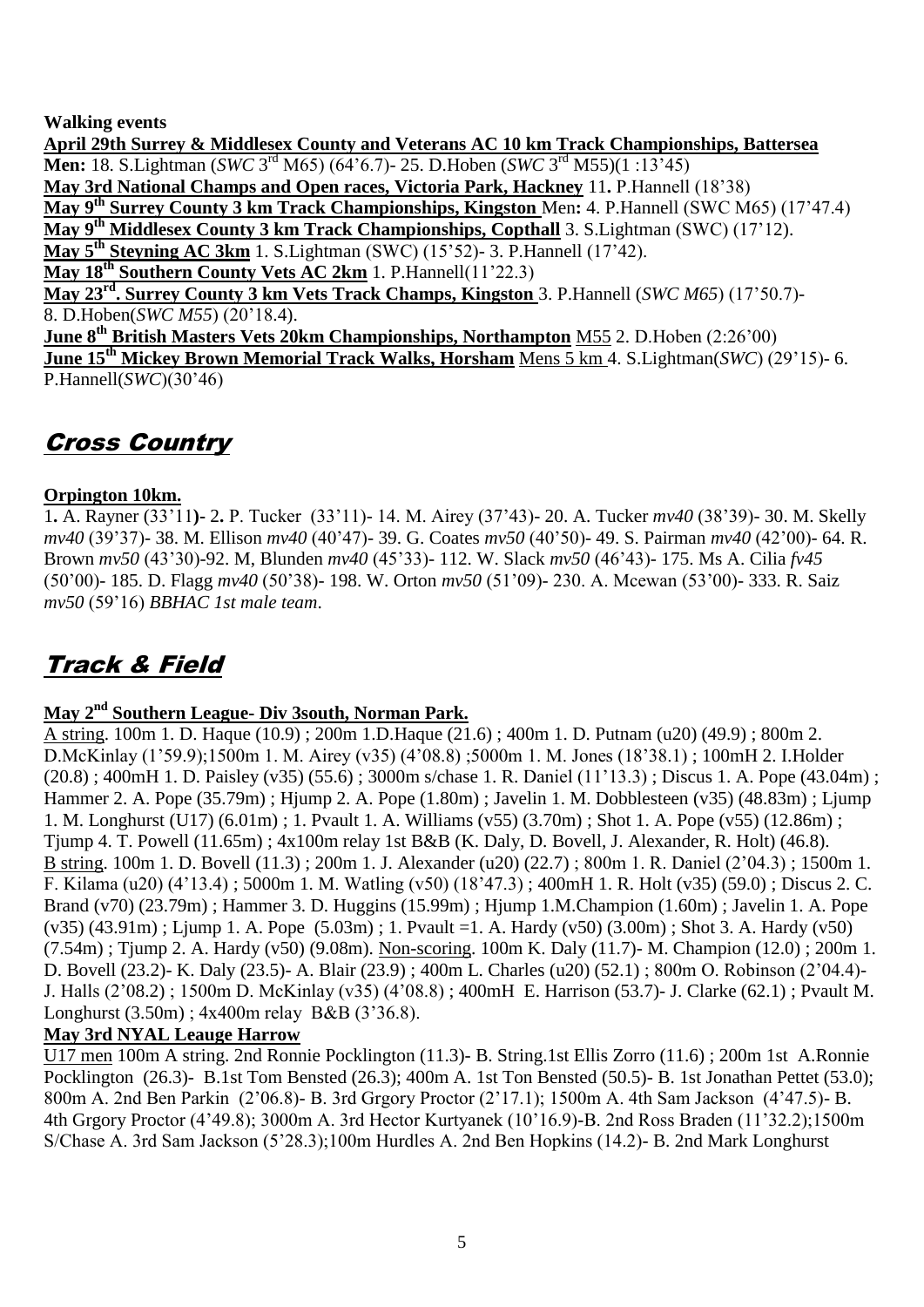(15.0);400m Hurdles A. 2nd Ben Hopkins (56.6)- B. 2nd Mark Longhurst (62.6) ;High Jump A. 4th Ben Parkin (1.60m)- B. 2nd Daniel Hamilton (1.55m); Long Jump A. 3rd Abs Jalasao (5.70m)- B. 3rd Tom Jenkins (5.29m); Triple Jump A. 3rd Tom Jenkins (11.46m)-B. 2nd Abs Jalasao (11.19m);Shot Putt A. 1st Ellis Zorro (12.25m)-B. 1st Mehmet Takpak(12.07m); Discus A. 3rd Mehmet Takpak (25.87m)- B. 2nd Daniel Hamilton (21.69m); Hammer A. 3rd Mehmet Takpak (38.10m)- B. 3rd Tom Jenkins (16.40m); Javelin A. 4th Jonathan Pettet (30.32m)- B.2nd Daniel Hamilton (18.40m) ;4x100m Relay 1st {Abs Jalasao, Ellis Zorro, Dominic Ceolho, Ronnie Pocklington (44.2)} ; 4x400m Relay 1st {Ben Hopkins,Jonathan Pettet ,Ben Parkin,Tom Bensted (3.39.2)} U/15 boys 100m A. 2nd Anton Daly (12.20) –B. 3rd James Allen (12.8) ; 200m A. 2nd Joshua Oyedele (25.8)-B. 1st James Allen (25.8); 400m A. 2nd Joshua Oyedele (58.3)- B.3rd Adam Willis (2.20.8 ??; 800m A. 4th Adam Willis (2"20.8) –B. 2nd Louis Hopgood (2"24.4); 1500m A. 3rd Thomas Greenhill (4"58.2)-B. 3rd Jake Allen-Wade (5"19.9); 80m Hurdles A. 3rd Louis Hopgood (13.3)- B. 3rd Rueban Folkes (16.4); High Jump A. 2nd Connor Tullis (1.50m)- B. 2nd Reon Gowan-Wade (1.45m); Pole Vault 2nd A. Anton Daly (1.70m) ; Long Jump 1st A.Reon Gowan-Wade (5.44m)-B. 1st James Allen (5.19m); Shot Putt A. 3rd Connor Tullis (8.19m)-B. 4th Thomas Greenhill (6.29m); Discus A. 4th Rueban Folkes (18.02m)- B. 3rd Anton Daly (9.32m); Javelin A. 3rd Liam Cater (31.03m)-B. 3rd Rueban Folkes (24.95m); 4x100m Relay 2nd place {Louis Hopgood, Rueban Folkes , James Allen, Anton Daly (49.8)} ; 4x400m Relay 3rd place {Joshua Oyedele, Connor Tullis, Jake Allen-Wade, Adam Willis (4.29.6)} U/13 boys 100m A.2nd Joshua Shonibare (13.9)-B.1st Sam Willis (14.2); 200m A.2nd Joshua Shonibare  $(29.1)$  –B. 2nd Jovan Elliott  $(30.0)$ ; 800m A. 3rd Thomas Desborough  $(2\text{'}50.3)$ -B. 2nd James Selway  $(2\text{'}50.4)$ ; 1500m A. 2nd William Fuller (5"18.3)-B.1st Richard Webb (5"22.6);75mHurdlesA.3rd Thomas Desborough (16.8)-B.2nd William Fuller (17.7); Hjump A.1st Keiran Gowan-Wade (1.35m)-B.1st Jon Pairman (1.30m); Long JumpA. 1st Keiran Gowan-Wade (4.28m)-B. 1st Sam Willis (3.98m); Shot Putt A. 4th Jon Pairman (5.69m) – B.4th Jovan Elliott (3.45m); 4x100m Relay 1st place {Keiran Gowan-Wade, Joshua Shonibare, Sam Willis, Jovan Elliott (55.9)} U13 Girls 75m (A)1st Shannon Hylton(10.2) - (B) 1st Cheriece Hylton(10.50); 150m (A )1st Shannon Hylton (20.3)- (B)1st Aine Hurlock (21.4); 800m (A)1st Janae Galley (2"36.3)- (B) 1st Rebecca Keyte (2"46.7) ;1200m (A) 1st Charlotte Rhule (4"24.1)- (B) 1stAnna Myers (4"29.9)- 70m Hurdles (A)1st Aine Hurlock(12.80)- (B)1st Grace McGrand (13.7); HighJump (A)1st Ellie Lawrence (1.15m)- (B)1st Isabelle Jones (1.10m) ; Shot (A)1st Ellie Lawrence (6.71m)- (B) 2nd Shannon Cordell (4.79m); Long Jump (A)1st Shannon Cordell (3.91m) -(B)1st Aine Hurlock (3.89m) ; 4x100m Relay 1st place {Shannon Hylton,Cheriece Hylton, Grace McGrand, Aine Hurlock (56.7)} *BBHAC finished 1st with 457 points*

#### **May 8/9th KCAA Track and Field Champs, Julie Rose Stadium, Ashford.**

Sen men.100m (heat 1) 3.D.Bovell (11.40)- 7. R.Fox (m45) (13.00)- (heat 2) 2.J.Alaka (11.10m)- 3. D.Haque (11.40m)- Final 1. J.Alaka (11.00)- 4. D.Haque(11.26)- 8. D. Bovell (11.46) ;200m.(heat 1) 1. J.Alaka (21.64)- 4. E. Harrison (22.67)- (heat 2) 1. D. Haque (22.18)- 7. R. Fox (25.98)- Final *w/s +3.3.* 1. Alaka (21.01)- 3. D. Haque (21.63)- 7. E.Harrison (22.04) ; 800m (heat 2) 4. D. McKinlay (1"59.56)- Final 6.D.McKinlay (2"00.11); 1500m 3.A.Bruce-Littlewood (4"07.35)- 4. D. McKinlay (4"08.08) ; 400mH 1. E. Harrison (53.43) ; Pvault 1.S.Huggins (4.70m) ; Tjump3. S.Bobb (14.22) ; Hammer 1. K. Chester (63.46).U20 men.100m (heat 2) 1. D. Putnam (10.86)- Final 1. D. Putnam (10.83) ; 200m Final 2. D. Putnam (22.8) 400m Final 1.D.Putnam (49.92)- 2. A. Blair (50.79) ; 1500m 2.A. Bruce-Littlewood (4"05.25)- 3.F.Kilama (4"06.12) ; Hammer 1. A. Jordon (62.01m)- 2. R. Al-Ameen (53.39m) U17 men 100m (heat 1) 3.D.Coelho (11.9)- (heat 2) 1. R. Pocklington (11.7)- 3. E. Zorro (12.0)- (heat 3) 3. K. Daly (11.9)- Run off 1. K.Daly (11.9)- Final 3. R. Pocklington (11.6)- 6. D. Coelho (11.8)- 7. K. Daly (11.8) ; 200m (heat 1) 2. R.Pocklington (23.13) ; 400m (heat 2) 2. B. Parkin (52.8)- 3. J. Pettet (53.2)- Final 2. B. Parkin (50.7)- 6. J. Pettet (53.7) ; 1500m (heat 1) 7. S. Jackson (4"40.98)- (heat 2) 6. G. Proctor (4"35.87)- Final 12. S. Jackson (4"39.9) ; 400m 1.B.Hopkins (53.16)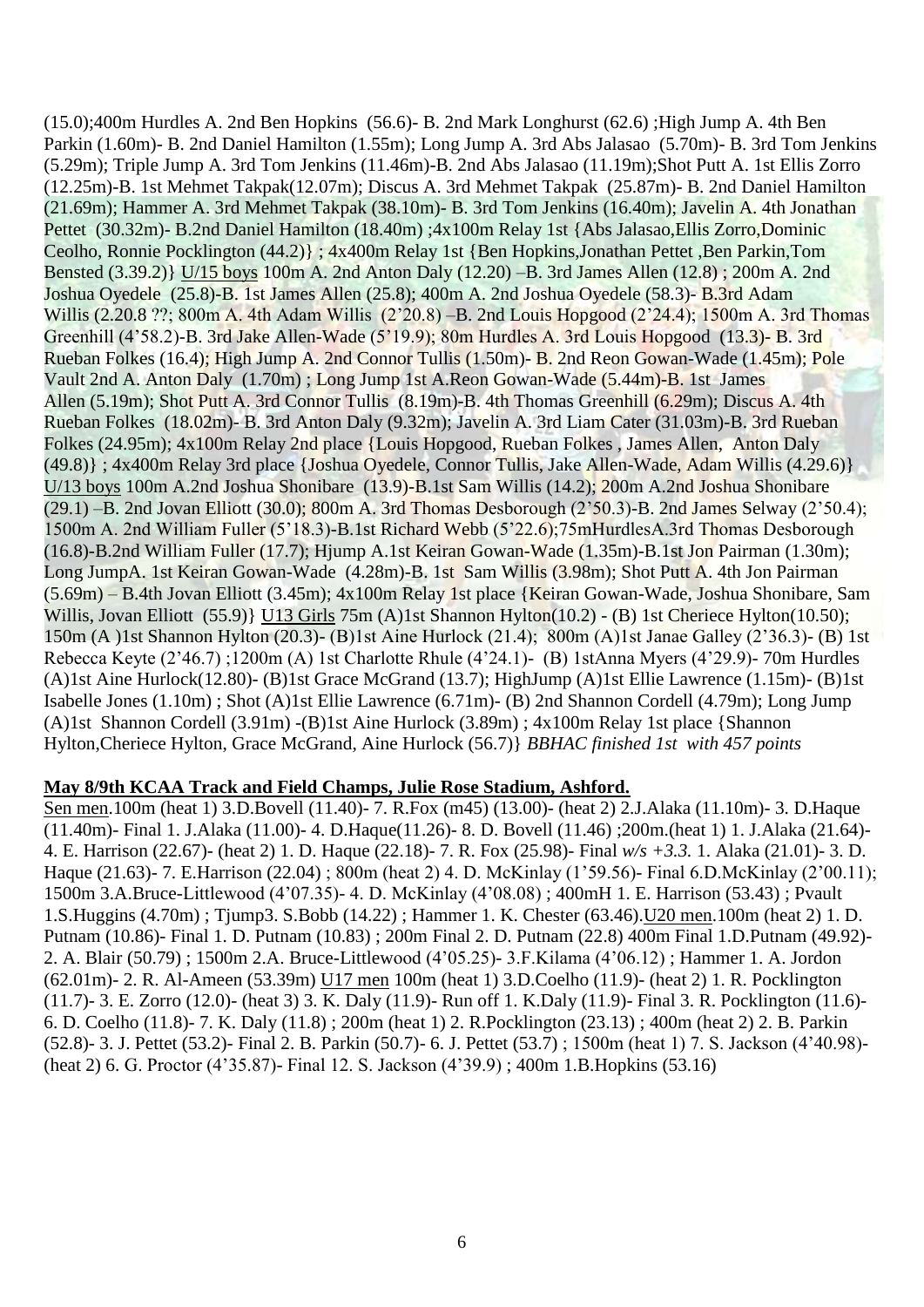#### **May 16th Southern League- Div 3south, Battersea Park.**

A string. 100m 2. F. Owlade (11.0) ; 200m 1. F. Owolade (22.5) ; 400m 1. L. Charles (*u20*) (50.2) ; 800m 3. R. Bentley (2"04.4) ; 1500m 2. R. Bentley (4"10.1) ; 5000m 3. Rob Hall (18"34.2) ; 100mH 2. A.Pope (18.9) ; 400mH 1. J. Clarke (*u20*) (61.1) ; 3000m s/chase 3. R. Hall (12"51.7) ; Discus 1. A. Pope (42.18m) ; Hammer 1. K.Chester (60.42m) ; Hjump 1. L. Ely (1.80m) ; Javelin 1. A. Pope (48.23m) ; Ljump 1. A. Pope (6.01m) ; 1. Pvault 1. A. Williams (*v55*) (3.82m) ; Shot 2. A. Pope (12.54m) ; Tjump 3. L. Ely (11.13m) ; 4x100m relay 1st B&B (L. Charles, J. Clarke, A. Pope, N. Francis (45.1)) ; 4x400m relay 2. B&B (D. McKinlay, J.Clarke, 3. R. Bentley, 4. L. Charles (3"39.9)).B string. 100m 3. J. Clarke *(u20*)(12.2) ; 200m 2. J. Clarke (*u20*) (27.2); 400m 1. Francis (53.0) ; 800m 1. D. McKinlay (2"02.8) ; 1500m 2. D. McKinlay (4"27.0) ; 100mH 3. Rob Hall (*v35*) (21.8) ; Discus 4. C. Leon (*v50*) (15.88m) ; Hammer 1. A. Pope (27.09m) ; Hjump 2. C. Leon (*v50*) (1.40m) ; Javelin 1. M. Van Den Dobblesteen (*v35*) (47.04m) ; Ljump 1. C. Leon (*v50*) (4.71m) ; 1. Pvault 1. A. Hardy (*v50*) (2.60m) ; Shot 1. K. Chester (12.18m) ; Tjump 1. C. Leon (*v50*) (9.77m). *BBHAC finished 2nd with 107 points.*

#### **May 17th UKA NYAL Leauge Palmer Park, Reading**

U17 men 100m A string. 2nd R. Pocklington (11.8)- B. String.2nd E.Zorro (12.3) ; 200m A 2nd T. Bensted. (23.2)- B.1st R.Pocklington (23.4); 400m A. 2nd T. Bensted (50.4)- B. 1st J. Pettet (53.1); 800m A. 2nd B. Parkin (2"09.9)- B. 2nd O.Taylor (2"10.0); 1500m A. 2nd S. Jackson (4"49.6)- B. 2nd G.Proctor (5"05.0); 3000m A.3rd S.Jackson (10"10.3)-B. 2nd G.Proctor (10"14.8);1500m S/Chase A.2nd S. Jackson (5"24.2);100m Hurdles A. 3rd B.Hopkins (14.5)- B. 1st M.Longhurst (15.0);400m Hurdles A. 1st B. Hopkins (57.5)- B. 1st B.Parkin (63.0) ;High Jump A. 3rd B.Parkin (1.60m)- B. =1st K. Daly (1.35m); Long Jump A. 1st M.Longhurst (5.98m)- B. 3rd J. Pettet (4.68m); Triple Jump A. 1st M. Longhurst (13.07m)-B. 2nd T. Jenkins (11.47m);Shot Putt A. 1st M. Takpak (12.00m)-B. 1st E. Zorro (11.82m); Discus A. 3rd M. Takpak (32.52m)- B. 3rd T.Jenkins (19.13m); Hammer A. 2nd M. Takpak (36.27m)- B. 2nd T. Jenkins (20.17m); Javelin A. 4th J.Pettet (28.59m)- B.4th O.Taylor (21.72m) ; 4x100m Relay 1st place {R. Gowan-Wade, J.Oyedele.R. Fokoua , A. Daly (48.6)} ; 4x400m Relay 4th place {T.Greenhill, W. Ruiz, J. Oyedele, A.Willis (4.16.0)} U/15 boys 100m A. 3rd Anton Daly (12.40) –B. 1st Reuben Fakoua (12.8) ; 200m A. 3rd Joshua Oyedele (26.0)-B. 3rd Reuben Fakoua (25.9); 400m A. 4th Joshua Oyedele (59.9)- B.4th Ross Wilkinson- Boram (1.16.3); 800m A. 3rd Adam Willis (2'19.3) –B. 4th Jack Kew (2'47.2); 1500m A. 3rd Will Ruiz (4'53.7)-B. 3rd Tom Greenhill (4'53.8); 80m Hurdles A. 2nd Louis Hopgood (13.7)- B. 4th Stephen Folkes (16.2); High Jump A. 3rd Anthony Moore (1.40m)- B. =2nd Reon Gowan-Wade (1.35m); Pole Vault A.3rd Anton Daly (1.70m) ; Long Jump A 1st.Reon Gowan-Wade (5.43m)-B.2nd Stephen Folkes (4.52m); Shot Putt A. 4th Nyaz Chowdury (8.44m)-B. 4th Thomas Greenhill (5.91m); Discus A. 2nd Niyaz Chowdhury (28.97m)- B. 3rd Reuben Fakoua (18.87m); Javelin A. 3rd Liam Cater (30.33m)-B. 4th Ross Wilkinson-Boram (2.25m); Hammer A. 4. Tom Greenhill (11.33)- B. 3. Niyaz Chowdhury (5.69m) ; 4x100m Relay 1st place {Reon Gowan-Wade, Josh Oyedele, Reuben Fokoua, Anton Daly (48.6)} ; 4x400m Relay 4th place {Tom Greenhill, William Ruiz, Josh Oyedele, Adam Willis (4"16.0)}U/13 boys 100m A. 4th Joshua Shonibare (14.5)-B. 3rd Jon Holmes (14.5); 200m A. 4th Jon Holmes (29.5) –B. 4th Lewis Burton-Bell (30.90); 800m A. 4th James Selway (2"45.2)-B. 2nd Jon Pairman (2'45.3); 1500m A. 4th Daniel Waller (5'40.3)-B.1st Thomas Desborough Richard Webb (6'02.5); 75m Hurdles A. 2nd Kieran Gowan-Wade (13.6)-B. 3rd Thomas Desborough (17.4); High Jump A. 3rd Keiran Gowan-Wade (1.30m)-B. 2nd Jon Pairman (1.25m); Long JumpA. 2nd Keiran Gowan-Wade (4.57m)-B. 2nd Sam Willis (3.87m); Shot Putt A. 3rd Jon Pairman (6.09m) - B.3rd Lewis Burton-Bell (4.85m); 4x100m Relay 4th place {Joshua Shonibare, Lewis Burton-Bell, Sam Willia, Jon Holmes (58.4)} U17 women. 100m. A. 4th. A. Lalemi-Jacobs (13.4)- B. 4th R. Walker (13.8) ; 200m 4th. K.Galley (27.9)- B. 3rd N.Nelson-Roberts (28.3) ; 300m A. 4th C. Crouser (44.5)- B. 2nd S.Duffy (45.2) ; 800m A. 3rd E.Nolan (2"43.2); 1500m A.1st E.Nolan (5"00.2)- B. 1. M. Fewster (5"36.1) ; 3000m A. 1. D. Critchley (11"28.7)- B. 2. M. (11"58.7) ; 80mHurdles A. 1. S. Duffy (12.7)- B. 1. N. Nelson-Roberts (13.0) ; 300mHurdles A. 1. S. Duffy (48.4)- B. 1. C.Crouser (48.7) ; 4k Hammer A. 4. M. Fewster (9.98m)- B. 2. C. Lyston (6.28m) ; 1k Discus A. 1. E.Penny-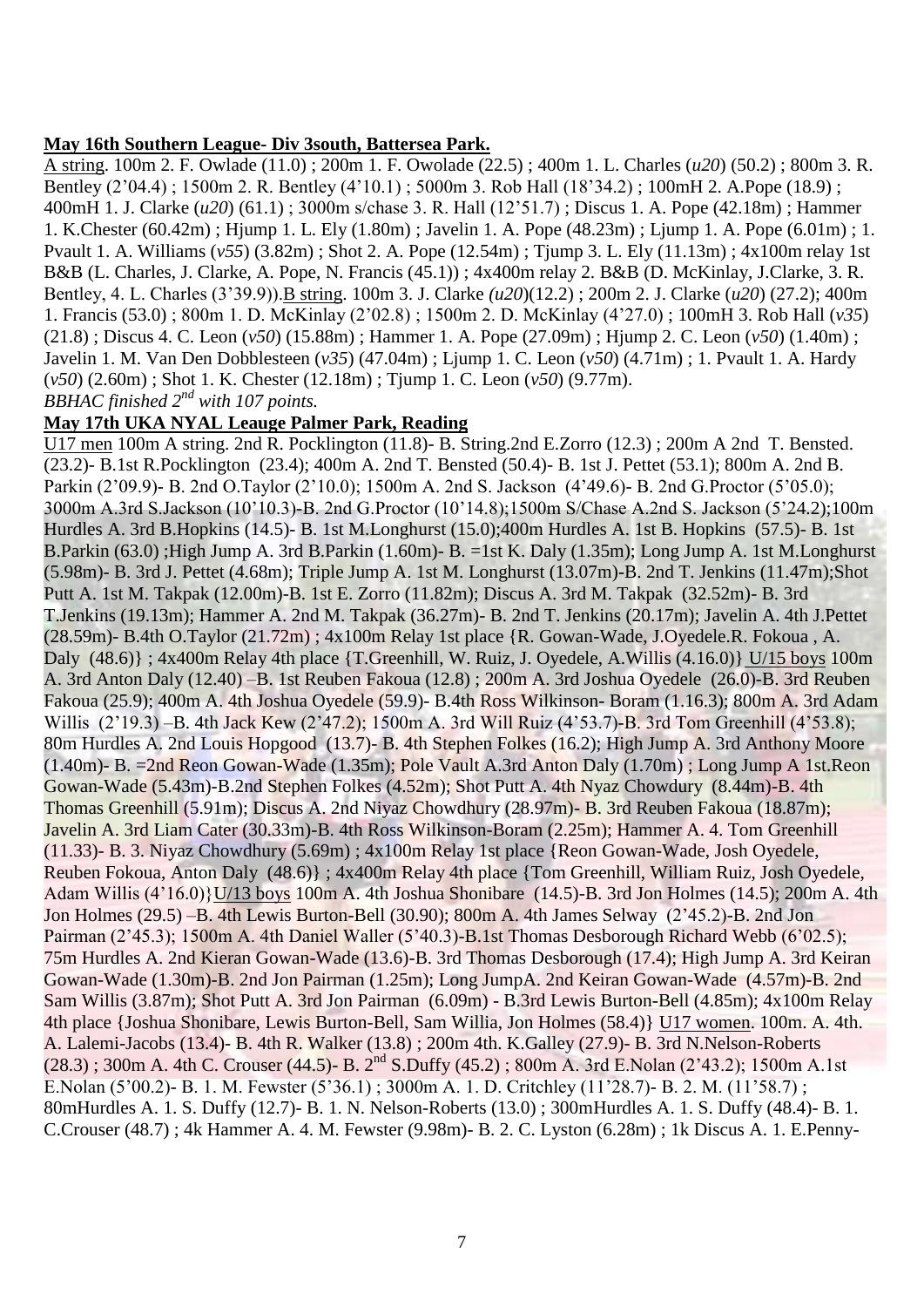Duffy (29.74m)-B. 2. G. Cousins (22.08m) ;4k Shot A. 2. E.Penny-Duffy (8.43m)- B. 3. G. Cousins (7.44m) ; 600g Javelin A. 3. E. Penny-Duffy (21.69m)- B. 3. G.Cousins (14.29m) ; Ljump A. 3. A.Lalemi-Jacobs (4.45m)- B. 2. R. Walker (4.09m) ; Tjump A. 4. M. Kane (8.03m) ; Hjump A. 2. C.Crouser (1.35m)- B. 1. N. Nelson-Roberts (1.30m) ; Pvault A. 1. J. Smith (2.30m) ;  $4x100m$  relays  $2^{nd}$  place {A.Lalemi-Jacobs, S. Duffy, E. Duffy-Penny, R.Walker (52.80)} ; 4x300m relays 2<sup>nd</sup> place {C. Crouser, N. Nelson-Roberts, K. Galley, E.Nolan (3"00.80)}.U15 girls. 100m A. 1. Dina Asher Smith (12.8)- B. 1. Georgina Middleton (13.3) ; 200m A. 1. Dina Asher-Smith (25.7)- B. 1. Rachel Dickens (26.7) ; 800m A. 1. Jessica Jones (2"26.3)- B. 1. Holly Fletcher (2"31.0) ; 1500m A. 3. Amber Reed (5"07.7)- B. 3. Jessica Moore (7"12.6) ; 75mHurdles A. 2. Rhiannon Jones (12.4)- B. 2. Rachel Giannini (14.1) ; Ljump A. Frances Read (4.76m)- B. 1. Jessica Moore (4.74m) ; Hjump A. 1. Franes Read (1.50m)- B. 6. Holly Fletcher (1.20m) ; 1k Discus A. 1. Eleanor Dumper (24.32m)- B.3. Ellouise Edwards (14.63m) ; 600g Javelin A. 1. Ellouise Edwards (21.68m)- B. 4. Katie Sales (11.44m) ; 3.2k Shot A. 4. Eleanor Dumper (8.31m)- B. 1. Monique Walcott (7.95m) ; 4x100m 1st team {Georgina Middleton, Dina Asher-Smith, Rachel Dickens, Charlotte Colegate (52.20)} U13 Girls 75m A 1st Leah MacDonald (10.8) -B 3rd Amber Johnson (11.70); 150m A 3rd Aine Hurlock (21.7)- B 4th Josephine Ray (23.0); 800m A 1st Janae Galley (2"39.2)- B. 2nd Charlotte Rhule (2"49.1) ;1200m A 3rd Sonia Woolhouse (4"23.2)- B 3rd Louise Davison (4"31.3)- 70m Hurdles A 3rd Aine Hurlock(12.10)- B 3rd Vivien Olatunji (13.4)-; HighJump A 3rd Alana Fawks- Collins (1.20m)- B 4th Ellie Lawrence (1.05m) ; Shot A 3rd Ellie Lawrence (7.98m)-B 1st Yemisi Solofarin (7.49m); Long Jump A 4th Shannon Cordell (3.85m) –B 3rd Isabelle Jones (3.43m) ; 4x100m Relay 4th place {Aine Hurlock,Vivien Olatunji, Leah McDonald, Josephine Ray (58.0)} *Blackheath & Bromley finished 2nd with 397.5 points.*

**May 17th. BUPA Great City Games, Deansgate, Manchester.** 100m women. (heat 1) 3. M. Douglas (17.83)- B Final 3. M. Douglas (17.78).

#### **May 17th Loughborough International, University.**

Women.100m 6. S. Seaton (14,46)); Javelin 2. C. Lawrence (*England*) (46.47m) ; Shot 6. S. Brown (Gbu20) (14.32m) ; Discus 3. S. Brown (*Gbu20*) (46.89m). Men 100m inviation race A 4. J. Alaka (10.5)- race C 3. T. Gilling (10.8)- 5. D. Bovell (11.0) ; 400mH 1. E. Harrison (52.92) ; 3000m 13. J. Poole (*Loughborugh Un*.) (8"34.49) ; Discus 2. E. Edechuku (*Loughborough Un*.) (57.68m) ; Tjump 4. K. Adedoyin (15.08m)

## **May 18th Southern Counties Vets AC, Kent Divisions, Canterbury High School.**

M35. A string. 400m 4. R. Fox (1"02.6) ; 3000m 3. K. Ewing (9"51.6) ; 2000m walks 1. R. Brown (11"50.2) ; Pvault 2. A. hardy (2.50m) ; Tjump 4. Rob Hall (10.17m)- B string 400m 2. T. Phillips (1"00.7) ; 2. Rob Hall (10"27.9) M50. A string 400m 2. C. Leon (1"00.8) ; 3000m 1. T. Soutar (10"06.2) ; 2000m walks. 1. P. Hannell (11"22.3) ; Pvault. 3. C. Leon (1.60m) ; Tjump 2. C. Leon (9.39m) ; Hammer 3. C.Brand (23.15m). M60.400m M. Martineau (63.3m) ; Tjump 4. M. Martineau (6.39m). W35. A string 400m. 2. J. Montgomery (1"11.5)- 3000m 5. A.Cilia (13"33.6) ; Tjump 3. J. Montgomery (7.30m)- B string. 400m. 4. A. Cilia (1"26.3); W50 400m 1. H.Godsell (1"11.9)- 3000m 4. H. Godsell (14"16.4) ; Pvault 1. A. Cilia (1.60m). W60 400m 5. N. Cross (1"25.0)- Tjump 3. N.Cross (4.20m). N/S W35.1.A. McSorley (13.21m)

#### **May 24th National Junior Athletic League (Match 1), Copthall**

100m A string 1st F.Olowade (10.82) – B string 2nd D. Putnam (11.00) ; 200m A.3rd D. Putnam (21.84)- B.3rd T Gilling\* (22.14) ; 400m A.3rd L. Charles (50.38)- B. 2nd A. Blair (51.28) ; 800m A. 4th A Littlewood (1"57.59)- B.7th J Clack (2"09.38) ; 1500m A.7th B. Greenhalgh (4"15.78)- B.5th O Taylor (4"23.59) ; 3000m A.2nd F Kilama (8"54.28)- B.3rd A Grimsey\* (9"27.99); 2000m s/c A.2nd A Littlewood (6"21.43) ;110mH A.3rd M Walcott\* (14.75)- B. 4th J Clarke (16.75) ; 400mH A. 3rd B Parkin (59.75)- B.2nd J Clarke (58.92) ; 4 x 100m 1st place (T Gilling, D Putnam M Walcott, F Olowade) (42.25) ; 4 x 400m 1st place {(L Charles, A Blair, B Parkin, D Putnam) (3,23"12)}; Discus A. 8th M Takpak (29.24m)- B. 8th R Al-Ameen (25.79m) ; Shot A. 7th M Takpak (10.72m)- B. 4th R Al-Ameen (10.58m) ; Hammer A. 3rd R Al-Ameen (56.16m) ; Javelin A. 6th S Brown\* (40.14m)- B. 4th F Kilama (35.85m) ; LJump A. 7th M Longhurst (6.06m)- B. 6th J Powell (5.63m);HJump A.6th M Longhurst (1.65m)- B.6th J Powell (1.65m) ; TJump A. 6th T Powell (11.62m)- B. 4th J Powell(11.42m); PVault A.3rd Longhurst (4.10m)- B.1st S Brown\* (4.10m). \* second claim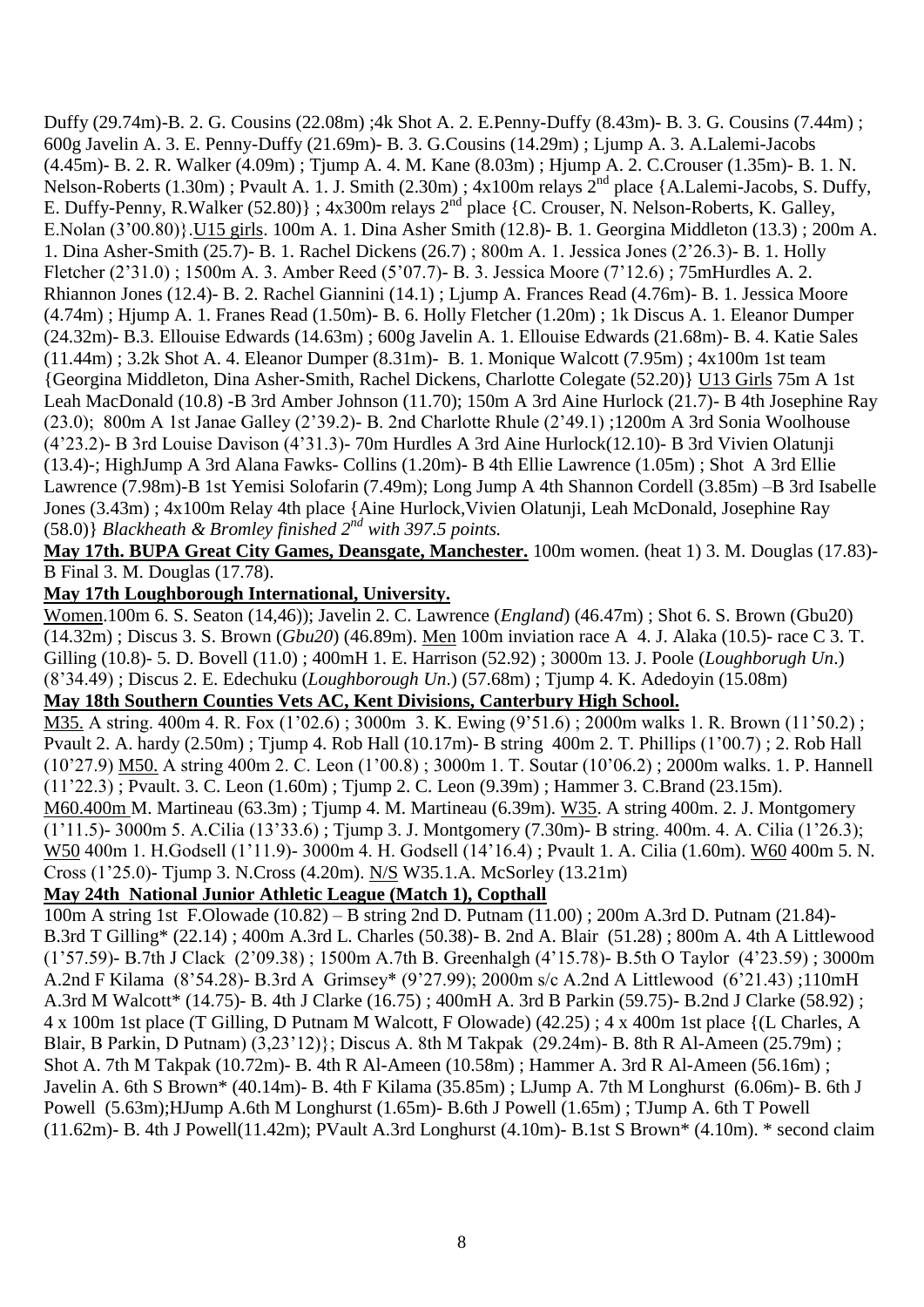### **May 25th KYAL Div 1, Sutliffe Park, Eltham.**

U13 girls. A string 75m.1. Leah McDonald (10.4)- B string 1.Amber Johnson (11.3) ;150m. A. 3. Tozuimi Ladega (22.2)- B.3. Kate Woodbridge (23.4); 600m A. 3. Bekki Keyte (1"54.9)- B.1.Lucy Sidey (1"59.8); 1000m A.3.Anna Myers (3"34.2)- B. 3. Shannon Clarke (3"58.4) ; 70mH A.1.Oshuwa Ogbeta (13.4)-B.1. Isabelle Jones (16.6) ; 1200m walk A. 2. Shannon Cordell (8"10.0)-B.1. Isabelle Jones (9"19.5); Hjump A. 1. Shannon Clarke (1.25m)- B. 2.Oshuwa Ogbeta (1.15m) ; Ljump A.3.Isabelle Jones (3.72m)- B.3. Kate Woodbridge (3.08m); Shot A. 4. Shannon Cordell (5.36m)-B. 3. Lucy Sidey (4.91m) ; Discus A.1. Shannon Cordell (5.36m)-B. 1.Oshuwa Ogbeta (11.93m) ; Javelin A. 2. Shannon Clarke (12.17m)-B. 2.Amber Johnson (11.04m); 4x100m relays team disq U15 girls. 100m A. 3. Charlotte Colegate (13.4)- B.1.Ayoni Williams (13.4) ; 200m A.1. Jessica Moore (27.2)- B. 1. Charlotte Colegate (27.7) ; 300m A.1.Dina Asher-Smith (42.1)- B. 1. Georgina Middleton (44.3) ; 800m A. 2. Ella Self (2"36.5)- B. 2.Ellouise Edwards (2"44.7);1500m A. 4. Hope Stenning (5"15.9)- B. 2. Issy Jackson (5"40.6) ; 75mH A.5.Rachel Gionnani (13.6) ; 1200m A. 4. Jessica Jones (8"36.8)- 2. B. Holly Fletcher (8"54.7) ; Ljump A. 2. Georgina Middleton (4.55m)- B.1.Jessica Moore (4.49m) ; Hjump A. 5. Jessica Jones (1.35m)- B. 1. Holly Fletcher (1.20m) ; Discus A. 1.Eleanor Dumper (25.55m)- B.2. Ayoni Williams (14.46m) ; Javelin A.2.Ellouise Edwards (23.14m)- B.3.Dina Asher Smith (12.22m) ; Shot A. 2. Eleanor Dumper (8.85m)- B.3. Ayoni Williams (6.41m) ; 4x100m 1st team {Georgina Middleton, Ayoni Williams, Ireene McIntosh, Charlotte Colegate (52.40)} U13 boys 100m A. 5. Joshua Shonibare (13.8)-B. 2. Joshua Dalsan (13.9); 200m A. 5. Sam Willis (29.7) –B. 4. Andrew Narracott (31.50); 800m A. 4. Thomas Desborough (2"50.5)-B. 3. James Selway (2"53.2); 1500m A. 4. Louis Parkinson (5"28.9)- B. 2. Daniel Waller (5"56.5); 75m Hurdles A. 4. Thomas Desborough (17.8)-B. 2. Sam Willis (14.9); 1200m walk A.1.James Selway (8'11.4)- B.1.Thomas Desborough (8'45.9); Long Jump A. 2. Sam Willis (4.07m)-B.1.Andrew Narracott (3.72m); Shot Putt A. 4. Daniel Waller (5.34m); Javelin A. 2. Daniel Waller (15.31m)- B.1.Mitchell Scott (12.79m) ; 4x100m Relay 4th place{ Joshua Dalsan, Sam Willis, Joshua Shonibare, Andrew Narractt (59.1)} U15 boys 100m A. 2.Anton Daly (12.20) –B. 2. James Allen (12.7) ; 200m A. 4. Rueben Fakoya (25.0)-B.1. James Allen (25.8); 400m A. 6. Jake Allen-Wade (65.0); 1500m A. 4. Alex Lister (5"02.3)- B. 2. Jake Allen-Wade (5"17.9); 3000m A. 2. Adam Willis (10"23.7)- B.1.Tom Greenhill (10"34.4) ; 1200m walk A. 2. Anthony Moore (7'38.6); High Jump A. 2. Anthony Moore (1.45m); Pvault A. 2. Adam Willis (2.20m) ; Long Jump A. 2. James Allen (5.34m)-B.1.Adam Willis (4.51m); Shot Putt A.6.Tom Greenhill (6.44m)- 5.Jake Allen-Wade (5.09m); Discus A. 3.Reuben Fakoya (18.45m) ; Javelin A.3. Liam Cater (29.17m)-B. 1. Reuben Fakoya (23.13m) Non-scorers. U13 boys 1500m 1.Thomas Powell (5"28.3). U13 girls. 75m 2. Tofuimi Ladega (10.6) ;U15 girls 100m 2. Irenee McIntosh (13.8)- 3. Evi Syron-Russell (14.1)- 4. Amber Bryan-Isaacs (14.3) ;Ljump 4. Amber Bryan-Isaacs (3.94) ; Discus 2. Irenee McIntosh (15.60m) ; 4x100m relays 1st place {(Amber Bryon Isaas, Ayoni Williams, Evi Syron-Russell, Holly Fletcher (54.7)} *Blakheath & Bromley AC finished 5th with total 270 points*

**May 26th BMC Regional Race Exeter.**1500m 4. Bob Minting (v55) (*S-West* Vets) (4"48.92) **May 27th BMC Sutcliffe Park, Eltham**. 800m (men) 7. F. Kilama (2"07.08) ; 1500m (mixed) 9. Hannah  $\overline{\text{Cook (u15)} (5'23.5)}$ .

**May 30th. BMC Meeting, Manchester**. Women. 800m (race E) 3. R. Syricki (*Loughborough Un*.) (2"16.39) ; 1500m (race B) 16. B. Proctor (*St Mary's, London Un*) (4"35.39). Men.1500m (race C) 16. J. Poole (*Loughborough Un*.) (4"00.50)- (race F) 14. D. Ryan (*Loughborough Un*.) (4"08.05).

## **May 30th Southern Women's League, Norman Park.**

A string. 100m 2. A. Godsell (12.3) ; 200m 1. A. Godsell (25.1) ; 400m 2. S. McLennan (60.5) ; 800m 2. A. De Matos (2'28.0) ; 1500m 3. F. Green (5'04.3) ; 3000m 2. J. Hamer (10'48.1) ; 100mH 2. M. Southwart (15.3) ; 400mH 1. M. Southwart (1"07.8) ; Hjump 4. R. Arnheim (1.45m) ; Pvault 1. R. Arnheim (3.50m) ; Ljump 3. M. Southwart (5.04m) ; Tjump 3. R. Arnheim (9.54m) ; Shot 2. E. Hughes (10.41m) ; Discus 3. E. Penny-Duffy  $(29.08m)$ ; Hammer 4. C. Wickham  $(25.95m)$ ; Javelin 4. S. McLennan  $(22.04m)$ ; 4x100m  $2<sup>nd</sup>$  place (51.9); 4x400m 1st place (4"21.3). B string. 100m 2. H. Godsell (13.8) ; 200m 2. L. Vallens (28.0) ; 400m 3. L. Vallens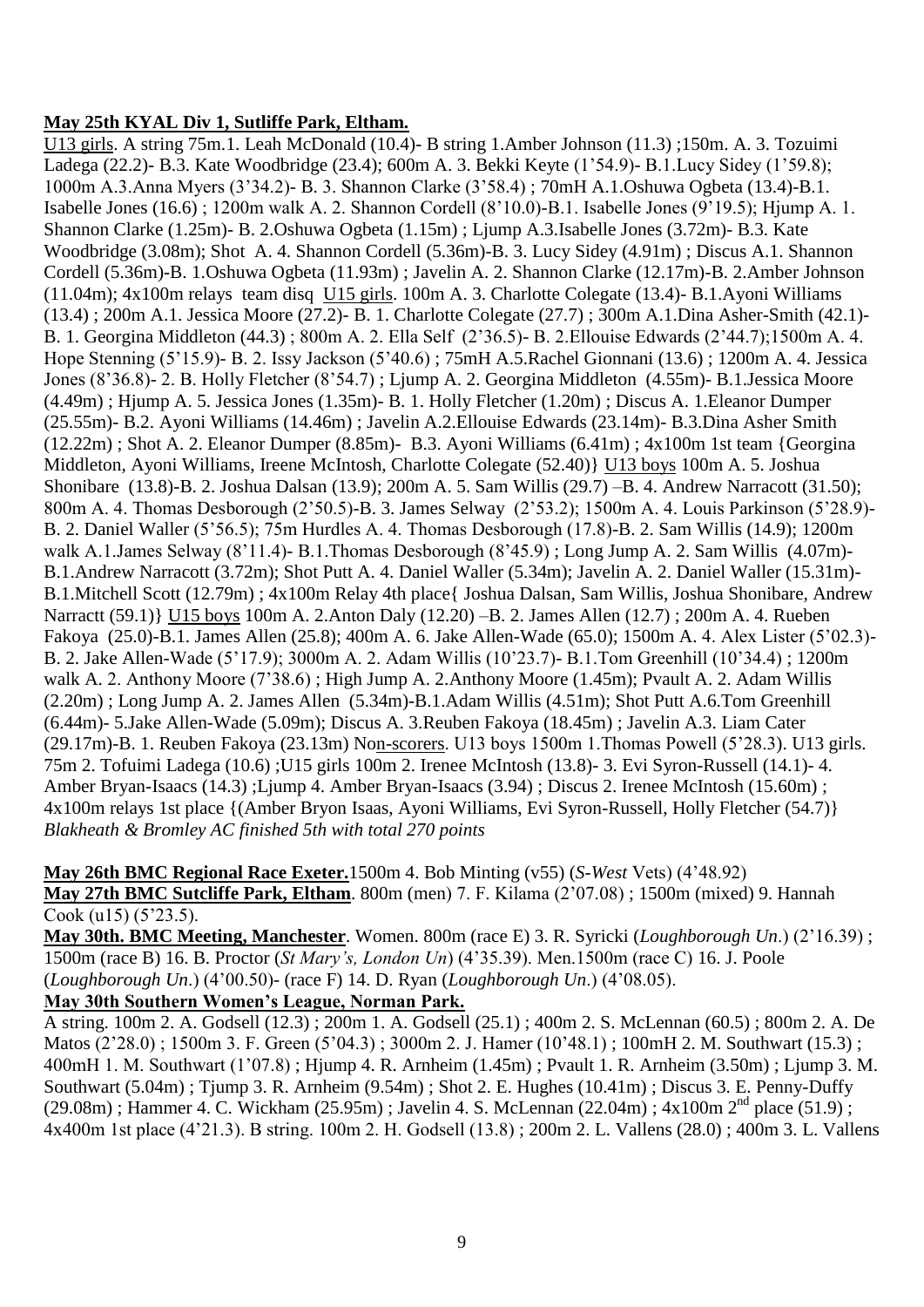(69.0) ; 800m 3. L. Vallens (3"25.5) ; 1500m 3. R. Smith (5"31.2) ; 3000m 1. J. Bradshaw (10"53.5) ; 400mH 1. C. Crouser (1"09.5) ; Hjump 4. A. Godsell (1.20m) ; Pvault 1. E. Hughes (3.30m) ; Ljump 4. C. Moore  $(3.49m)$ ; Tjump 4. J.Montgomery  $(8.40m)$ ; Shot 1. E. Penny-Duffy  $(9.10m)$ ; Discus 3. E. Hughes  $(26.15m)$ ; Hammer 3. E. Hughes (21.61m) ; Javelin 3. C. Wickham (19.85m). N/S 200m H. Godsell (28.7) ; Pvault C. Moore (3.10m).

### **May 31st UKA NYAL Leauge, Tonbridge School**

U17 men 100m A string. 2nd Ronnie Pocklington (11.2)-B String.1st Ellis Zorro (11.7) ; 200m A 2nd Ronnie Pocklington (22.5)- B.1st Kieran Daly (23.1); 400m A. 1st Ben Parkin (50.9)- B. 2nd Jonathan Pettet (53.2); 800m A. 4th Robert Yates (2"17.4)- B. 4th Sam Jackson (2"30.6); 1500m A. 4th Robert Yates (5"45.4)- B. 4th Will Mercer (5"01.8); 3000m A. 3rd Sam Jackson (10"12.7)-B. 3rd Will Mercer (10"40.6);1500m S/Chase A. 3rd Sam Jackson (5"11.8)- B. 3. Will Mercer (5"33.7); 100m Hurdles A. 1st Ben Hopkins (13.8)- B. 1st Kieran Daly (16.8);400m Hurdles A. 1st Ben Hopkins (58.1)- B. 1st Ben Parkin (56.8) ;High Jump A. 3rd Ben Parkin (1.70m)- B. 4th Daniel Hamilton (1.50m); Long Jump A. 2nd Courtney Ubank (5.55m)- B. 2nd Alan Jalaseo (5.41m); Triple Jump A. 1st Mark Longhurst (13.06m)-B. 1st Courtney Ubank (11.68m);Shot Putt A. 1st Mehmet Takpak (12.39m)-B. 1st Ellis Zorro (12.05m); Discus A. 1st Mehmet Takpak (31.15m)- B. 2nd Daniel Hamilton (22.34m); Hammer A. 2nd Mehmet Takpak (33.77m)- B. 3rd Jon Pettet (10.47m); Javelin A. 3rd Jonathan Pettet (24.21m); 4x100m Relay 1st {Dominic Coelheo, Ellis Zorro, Keiren Daly, Ronnie Pocklington (44.0)}; 4x400m Relay{Ben Parkin,Jonathan Pettet,Ellis Zorro,Ronnie Pocklington}disq. U/15 boys 100m A. 2nd Anton Daly (12.00) –B. 2nd James Allen(12.6) ; 200m A.4th Joshua Oyedele (25.5)-B. 2nd Rapheat Maloney (26.9); 400m A. 2nd Joshua Oyedele (56.6)- B.3rd Jake Allen- Wade (1.05.5); 800m A. 3rd Adam Willis (2"18.5) –B. 2nd Will Ruiz (2"20.4); 1500m A. 4th Tom Greenhill (5"55.6)-B. 3rd Jake Allen-Wade (5"21.6); 80m Hurdles A. 4th Louis Hopgood (13.1)- B. 4th Reon Gowa-Wade (13.5); High Jump A. 3rd Reon Gowan-Wade (1.50m)- B. =2nd Anthony Moore (1.45m); Long Jump 1st A.Reon Gowan-Wade (5.59m)-B. 1st James Allen (5.40m); Shot Putt A. 2nd Nyaz Chowdury (8.83m) -B. 3rd Lamar Richmond (8.45m); Discus A. 2nd Niyaz Chowdhury (30.93m)- B. 4th Anthony Moore (13.37m); Javelin A. 3rd Liam Cater (29.58m)-B. 3rd Lewis Duffy Penny (16.66m); Hammer A. 3. Niyaz Choudhry (18.86)- B. 3. Anthony Moore (13.37m);4x100m Relay 1st place {Reon Gowan-Wade, Josh Oyedele, James Allen, Anton Daly (47.8)}; U/13 boys 100m A. 2nd Joshua Shonibare (13.7)-B.1st Joshua Dalsan (14.1); 200m A. 3rd Joshua Shonibare (28.4) –B. 4th Jon Holmes (30.10); 800m A. 4th Thomas Desborough (2"49.5)-B. 3rd James Selway (2"58.6); 1500m A. 2nd William Fuller (5"03.4)-B.3rd Thomas Powell (5"23.5); 75m Hurdles A. 1st Kieran Gowan-Wade(13.1)-B. 4th Sam Willis(14.9); High Jump A.3rd Keiran Gowan-Wade(1.30m)-B.3rd Jon Pairman (1.20m); Long Jump A.1st Keiran Gowan-Wade (4.26m)-B. 1st Sam Willis (4.11m); Shot Putt A.1st Jon Pairman (6.38m) – B.4th James Selway (4.28m); 4x100m Relay 1st {Joshua Shonibare, Lewis Burton-Bell, Sam Willia, Jon Holmes (53.8)} U17 women. 100m. A. 2nd. Amara Lalemi-Jacobs (13.0)- B. 3rd . Nenisha Nelson-Roberts (14.0) ; 200m A. 3rd. Krystal Galley (27.4)- B. 2nd S. Duffy (27.4) ; 300m A. 2nd Krystal Galley (42.7)- B.  $2^{nd}$  Sian Duffy (46.2); 800m A. 1st Emily Nolan (2'21.2)- B. 1st. Rachel Robinson (2'31.1); 1500m A.4th. Rachel Robinson (5"31.1)- B. 2. Michelle Fewster (5"37.4) ; 3000m A. 2. Danille Critchley (11"35.8)- B. 1. Melody Kane (11"56.4) ; 80mHurdles A. 3. Sian Duffy (12.6)- B. 2. Nenisha Nelson-Roberts (13.0) ; 300mHurdles A. 2. Chelsea Crouser (47.7)- B. 1. Nenisha Nelson-Roberts (49.6) ; 4k Hammer A. 1. Georgina Cousins (21.29m)- B. 2. Sian Hurlock (8.00m) ; 1k Discus A. 1. Ellie Penny-Duffy (26.92m)-B. 2. Christine Lyston (14.75m) ; 4k Shot A. 1. Ellie Penny-Duffy (8.59m)- B. 1. Georgina Cousins (7.22m) ; 600g Javelin A. 4. Ellie Penny-Duffy (23.20m)- B. 3. Georgina Cousins (19.73m) ; Ljump A. 2. Amara Lalemi-Jacobs (4.38m)- B. 2. Sian Hurlock (4.01m) ; Tjump A. 1. Sian Hurlock (9.71m)- 3. Rachel Robinson (8.56m) ; Hjump A. 1. Christine Lyston (1.50m)- B. 2. Chelsea Crouser (1.35m) ; Pvault A. 1. Anna Huggins (3.00m)- 1. Jessia Nicol-Smith (2.60m) ; 4x100m relays 4th place{Amara Lalemi-Jacobs, Ellie Duffy-Penny, Krystal Galley , Nenisha Nelson-Roberts (57.50)} U15 girls. 100m A. 1. Dina Asher Smith (12.7)- B. 1. Georgina Middleton (13.0) ; 200m A. 1. Dina Asher-Smith (25.7)- B. 1. Georgina Middleton (27.1) ; 800m A. 1. Jessica Jones (2"25.9)- B. 3. Kate Curren (2"36.6) ; 1500m A. 2. Amber Reed (5"03.4)- B. 3. Hope Stenning (5"23.5) ;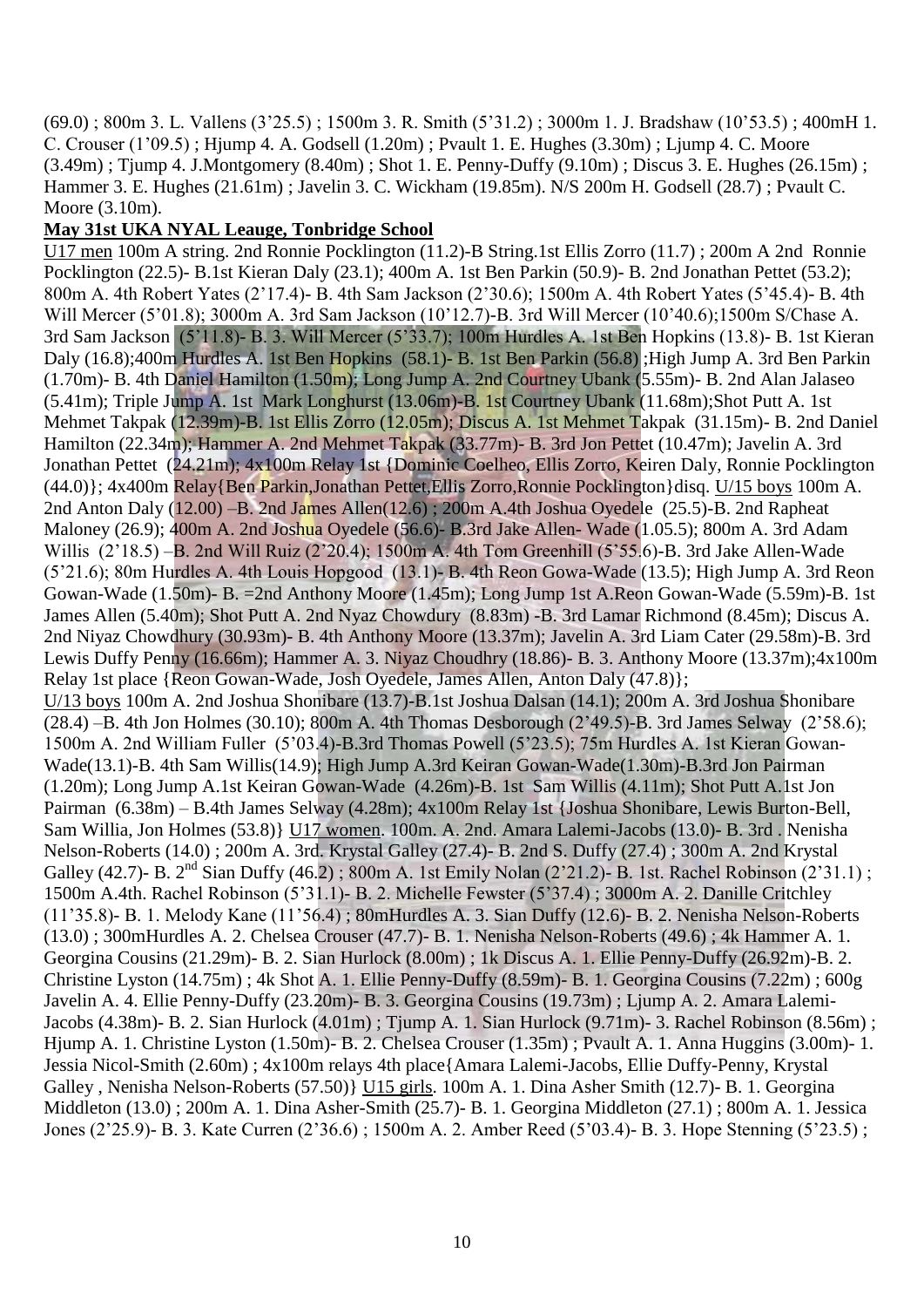75mHurdles A. 1. Rhiannon Jones (12.2)- B. 2. Rachel Giannini (13.0) ; Ljump A. 1. Frances Read (4.63m)- B. 1. Jessica Moore (4.61m) ; Hjump A. 1. Franes Read (1.50m)- B. 1. Holly Fletcher (1.20m) ; 1k Discus A. 1. Eleanor Dumper (24.45m)- B.3. Hannah Cook (14.11m) ; 600g Javelin A. 3. Rhiannon Jones (19.37m)- B. 2. Jessica Jones (12.03m) ; 3.2k Shot A. 3. Eleanor Dumper (8.76m)- B. 3. Monique Walcott (5.21m) ; 4x100m 1st team {Georgina Middleton, Dina Asher-Smith, Victoria Munt, Ayoni Williams (51.50)} U13 Girls 75m (A)1st Leah MacDonald (10.8) -(B) 1st Oshuwa Obbeta (10.50); 150m (A )1st Leah McDonald (21.0)- (B)1st Oshuwa Obbeta (20.6); 800m (A)1st Janae Galley (2"30.4)- (B) 2nd Louise Davidson (2"44.8) ;1200m (A) 2nd Georgina Kennedy (4"04.8)- (B) 1st Sonia Woolhouse (4"15.9)- 70m Hurdles (A)1st Aine Hurlock(12.2)- (B)2nd Grace McGrand (13.7)-; HighJump (A)1st Shannon Clarke (1.33m)- (B)2nd Alana Fawk-Collins (1.25m) ; Shot (A)1st Ellie Lawrence (8.18m)-(B) 1st Yemisi Solofarin(7.74m); LongJump (A)1st Aine Hurlock (3.85m) -(B)1st Shannon Cordell (3.77m) ; 4x100m Relay 1st place { Leah McDonald Oshuwa Ogbeta, Aine Hurlock, Grace McGrand (56.5)} *Blackheath & Bromley finished 1st with 463.5 points.*

### **May 31st. Bedford International Games, Bedford Int. Stadium.**

Men.100m (race 2) 2.O. Sobudu (10.65)- (race 6) 7. J.Alaka (10.84); 400m 4. T. Bensted (49.43)- Tjump 7. K. Adeyogin (14.82m); 4x100m relays F Sodudu in GB team 1st; T.Gilling in GB team 2<sup>nd</sup>. Women 100m (race 1)1.A.Shand-Whirringham (11.99)-7.V.Cole(12.39); 200m (race 1) 5.V.Cole (24.95);100mH (race 2) 5.S. Solomon (14.29); Discus 3. S.Brown (50.54m)- Shot 5. S.Brown(13.92m); Javelin 7.C.Laurence(44.72m); Hjump 9=P.Hughes(1.68m); Ljump 5.L.Ugen (5.99m); 4x100m relay A.Shand-Whittingham in GB team 1st place.

#### **June 1st Fanny Blankers-Koen Grand Prix, Hengelo, Netherlands.** W100m. 7. M. Douglas (*GB*) (11.62). **June 6th UKWAL Div 2 Round 1 Cardiff, Leckwith Road,**

100m A 1 Anike Shand-Whittingham (12.04)- B. 2 Vickie Cole (12.24): 200m A.1 Anike Shand-Whittingham (24.7) - B 1 Vickie Cole (25.1); 400m A 2 Rebecca Syrocki (55.8)- B. 7 Rebbecca Smith (67.1); 800m A 4 Elaine Murty (2"16.06); 1500m A 7 Ella Fisher (5"02.4); 100mH A 2. Serita Solomon (14.31)- B. 2 Megan Southwart (15.67); 400mH A 5 Katrina Cosby (66.10)- B. 5 Megan Southwart (67.10); Discus Throw A 1 Shaunagh Brown (45.29m)- B. 3 Liz Hughes (28.32m); Hammer Throw A 4 Shaunagh Brown (38.90m); High Jump A 1 Pamela Hughes (1.70m)- 2 Rachel Arnheim (1.45m)- Long Jump A. 5. Isabel Ivy (4.42m); B 7. Megan Southwart (4.62m); Pole Vault A 4. Isabel Ivy (3.10m) ; Shot Putt A 1. Liz Hughes (9.89m)- B.3 Shaunagh Brown (13.13m); Triple Jump A 6. Isabel Ivy (10.23+2.2m)- B. 4 Rachel Arnheim (9.34+0.7m) 3 153 63; 4x400M Relay 6<sup>th</sup> place B&B (Elaine Murty, Isabel Ivy, Megan Southwart, Rebecca Syrocki) (4'02.8) *6 th Blackheath & Bromley H&AC 153 points*

**June 6th British League, Cardiff.** 100m A F. Sobudu (10.89)- B. 5.D.Bovell (11.11); 200m A. 5.E. Harrison (22.3)- B.7.L.Charles (23.1); 400m A. 4. D.Putnam (49.5)- B. J.Cayenne (49.4); 800m A.8.D.McKinlay (1"58.45)- B. 4. D.Ryan (1"58.89); 1500m A. 4. J. Poole (3"59.1)- B. 2.R.Bentley (3"59.1); 5000m A. 7. D.Brewer (15"45.7); 100mH A.6.A.Pope (18.3)- B. 4.B.Barikor(18.4); 400mH A.3.E.Harrison (53.96)- B.1.D.Paisley (57.11); 3000ms/c A. 4. Bruce-Littlewood (9"34.90)"- B.2. A.Gibbins (9"54.40); Discus A.7.A.Pope (32.47)- B. 7. R.Alameen (21.53); Hammer A. 4.R.Al Ameen (48.76m)- B. A.Pope (30.12m); Hjump A.2.L.Ely(1.90m)- B.3= B. Barikor(1.75m): Javelin A.7.A.Pope (47.75m)- B. 8. C.Brand (32.48m); Ljump A. 5. J. Olasan (6.78+0.6m)- B.5.B.Barikor (6.10+0.6m); Pvault A.3.A.Williams *v55* (3.80m)- B. 3. N. Moore (3.40m); Shot A. 8. A. Pope (10.93m)- B. 6. D. Bovell (8.97m); Tjump A.2. S.Bobb (13.71m)- B.2. J.Olasan (12.57m); 4x400m Relay 3rd place B&B (B.Barikor, D.Paisley, E. Harrison, L.Charles) (3"20.8). *Blackheath & Bromley 4th 271 points*

## **June 6th Southern Men Div 3S Round:3D, Norman Park,**

100m A 1 S.Sultan *U17* (11.6) -B. 2.L.Downham *U17* (12.0) ; 200m A 1 N. Francis (23.51)- B. 1. D.McKeown (25.2) ; 400m A 1.A.Wilson (51.8)- B. 1 J. Clarke *U20* (58.9) ; 800m A 1 O.Robinson *U20* (2"06.1)- B.2 R. Daniels (2"01.1) ; 1500m A 2 R. Daniels (4"21.2)- B.2 P.Sesemann *U17* (4"23.9) ; 5000m A 1 J. Thorpe *V35* (15"57.7)- B. 2 B. McShane *V40* (18"19.4) ; 110mH A 1.D.Willis (18.6)-B. 1 I.Holder *V45* (21.5) ; 400mH A. 1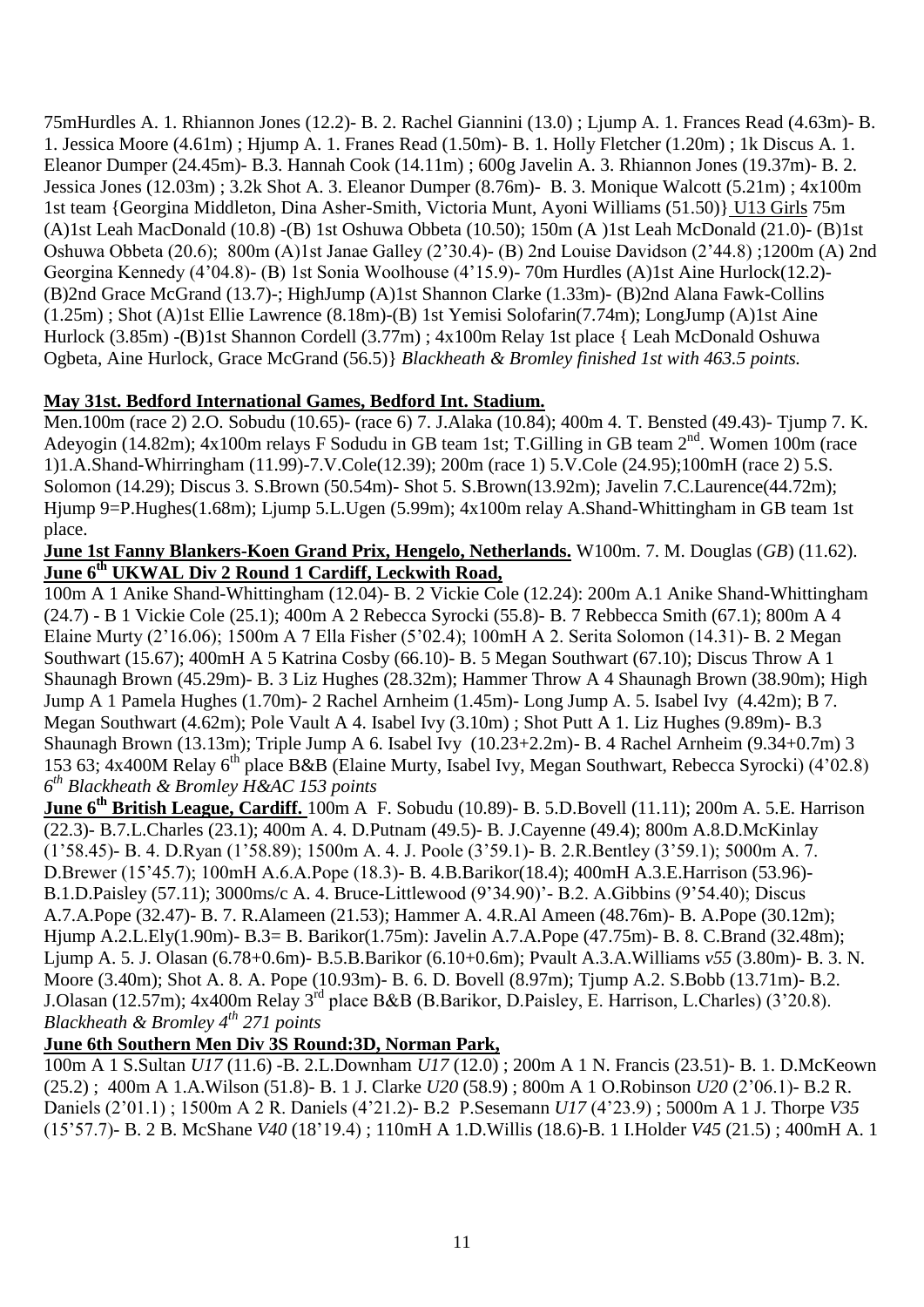J.Clarke *U20* (61.7)-B. 1 R. Holt *V35* (62.8) ; 3000m S/C A 2. Richard Hall (11"37.6)- B.3 D.McKeown (15"13.8) ; Discus A 3. I.Holder *V45* (19.64m) -B.3 D.Willis (17.42m) ; Hammer A 2 D.Willis (13.26m)- 3 Richard Holt *V35* (17.22m) ; HJump A 2 Dale Willis (1.55m)- 2 Dan McKeown (1.45m) ; Javelin A.3. R.Holt *V35* (27.18m)- 4. D.McKeown (6.11m) ; LJump A 1 M.Longhurst *U17* (6.20m)- 1 D. McKeown (5.88m); PVault A 2 A.Hardy *V50* (2.80m); Shot A.2 M.Longhurst *U17* (9.61m)- B. 3 D.McKeown (6.68m) ; TJump A 1 M.Longhurst *U17* (13.02m) – B. 2 D.McKeown (10.74m) ; 4x100M Relay 1st B&B ( N.Francis *U20*, S. Sultan *U17*, D.McKeown, L. Downham *U17*) (46.3); 4x400M Relay1st B&B (R.Daniels, J.Clarke *U20*, A.Wilson, O.Robinson) (3"37.1) *1st Blackheath & Bromley H&AC 113 points*

**June 12th Southern Counties Vets AC, Kent Divisions, Norman Park.**

**Division 1.** M35. A string.100m1.M Richards (11.6)-800m 5. K. Ewing  $m45$  (3'15.6); Discus 3. S. Tolson (23.46m)-Ljump. B string 100m. 2. R. Fox *m50* (12.5); 800m 1. Rob Hall (2"12.8) ; 4x200m relays 1st place (M.Richards, R. Fox, N.Keogh, P.Byfield {1"42.0}) M50. A string100m 1.T. Phillips *m55*(12.8) ; M50 800m 2. R.Minting (2"10.6) ; Discus. 2. C. Leon (18.26m) ; Ljump 2. C. Leon (4.85m) ; M60.100m 4. M. Martineau (16.2m) ; Discus 1. G. Hickey *m75* (25.14m). W35. A string 100m. 4. S. Rowbotham *w40* (15.5) ; 800m 3. M. Miller *w45* (2"42.4) ; Discus 4. A. McSorley (14.27m) ; Ljump 3.J. Montgomery (3.76m). B string 100m.2. J.Montgomery (14.8)- 800m 1.J. Bradshaw *w40* (2"36.6); 4x200m Relays 1st place.(H.Godsell, J. Montgomery, M. Miller, S. Rowbotham (1"59.8) W50 100m 1. H. Godsell *w55*(14.0)- 800m 3. A. Cilia (3"09.8) ; Discus 1. B. Simpson (24.60m); Ljump 3.A.Cilia (3.30m) W60 Discus 1.B.Terry (22.48m).B string 100m 1. J. Montgomery *w45* (14.8); 800m 1. J. Bradshaw (2"36.6) **Division 2.** W35.A string 4. S. Dowling (16.8); Ljump 1.C. Jones-Baldock (3.27m). B string. 100m.1.C. Jones-Baldock (16.5) ; 800m 1. C. Jones-Baldock (2"46.9). N/S M35. Ljump P. Byfield *m40* (5.19m) ; Discus R. Horne *m40* (18.60) ; 100m C. Leon *m50* (12.9) M60.100m J. Robinson *m65* (15.6). *Blackheath & Bromley 1st with 64 points*

**June 13th BMC Nike Grand Prix, Watford** Mens 1500m race C 13 J.Poole *U23 (Loughborough Un.)* (3"55.68); race G 3. A.Bruce-Littlewood *U20* (3"57.44)- 11. F.Kilama *U20* (4"05.88); Womens 1500m race B.17. B.Proctor *U23(*4"38.41)(*St. Mary's College, London Un.*)

**June 13th Cezmi Or Memorial meeting, Istanbul.** Women 100m. 6. A.Shand-Whittingham (*GB*) (12.08) ; 200m 4. A. Shand-Whittingham (24.56) ; Men Tjump 10. K. Adedoyin (*GB*)(14.86m) **June 13/14th Bauhaus Junioren-Gala, Mannheim**.Women. Discus.7. S. Brown (*GB*)(46.12m) ; Shot 5. S.Brown (14.02m). Men 4x100m relay. (F. Sobodu in GB team finishing 1st in 40"23) **June 14th IAAF Golden League, Berlin**.Women 4x100m (M Douglas in GB team finishing 1st in 43.18)

## **June 14th NJL Southern Premier Div Round:2, Eton, TVAC,**

Men 100m. A string *Wind +2.9 m/s* 2. T.Gilling (10.80)–B.string.*Wind +1.8 m/s* 3. R.Pocklington *U17* (11.31); M 200m A *Wind +0.9 m/s*; 2. D.Putnam (21.95)- B.*Wind +0.4 m/s* 2 T.Gilling (22.09); 400m A 1 D. Putnam (48.71)-B. 2 L.Charles (49.93); 800m A 4. A.Bruce Littlewood (1"59.43)-B. 4. O. Robinson (2"04.77); 1500m A 7. B. Greenhalgh (4"21.44)-B. 7 C. Fraser (4"43.96); 3000m A 7 S. Jackson U17 (10"05.68) -B. 5 O. Robinson (10"32.84); 110mH A *Wind +0.3 m/s* 3 M.Walcott (14.75)-B. *Wind -0.2 m/s* 5 J.Powell (20.81); 400mH A 3 B. Parkin *U17* (57.58)-B. 3 J. Powell (1.02.34); 2000m S/c A 2 A.Bruce Littlewood (6"20.05)-B. 5 H.Kurtyanek *U17* (7"23.19); Discus A. 5 R. Norton (30.20m)- B 3 A. Jordan (28.62m); Hammer A 2 A.Jordan (61.45m)- B 1 R. Al Ameen (55.16m); High Jump A 5. R. Norton (1.80m)- B 6 J. Powell (1.55m); Javelin A 2. R.Norton (48.89m)-B.3 S. Brown (40.63m); Long Jump A.3 J.Olasan (6.86m)- B 5 M.Longhurst *U17* (5.42m); Pole Vault A 1 M.Longhurst *U17* (3.95m) - B 1=S.Brown (4.10m); Shot A - 5 R. Al Ameen (11.02m) –B. 2 E. Zorro *U17* (10.50m); Triple Jump A 6 C.Ubank *U17* (11.63m) - B 4 T. Powell *U17* (11.23+0.9m); 4x100m Relay  $2^{nd}$  place B&B (T.Gilling, M. Walcott, D.Putnam, R.Pocklington (42.26)); 4x400m Relay 1st place B&B (A.Blair, R. Pocklington *U17*, B.Parkin *U17,* L.Charles (3"23.41))

Women 100m A *Wind +1.0 m/s* 7 Kirstie Robinson (12.95) - B *Wind +1.1 m/s* 3 Grace Sheppard (12.68); 200m A *Wind +0.2 m/s* 2 F.Foster *U17* (25.44) B- *Wind +0.5 m/s* 1 S. Solomon (25.19); 400m A .3 S. Echel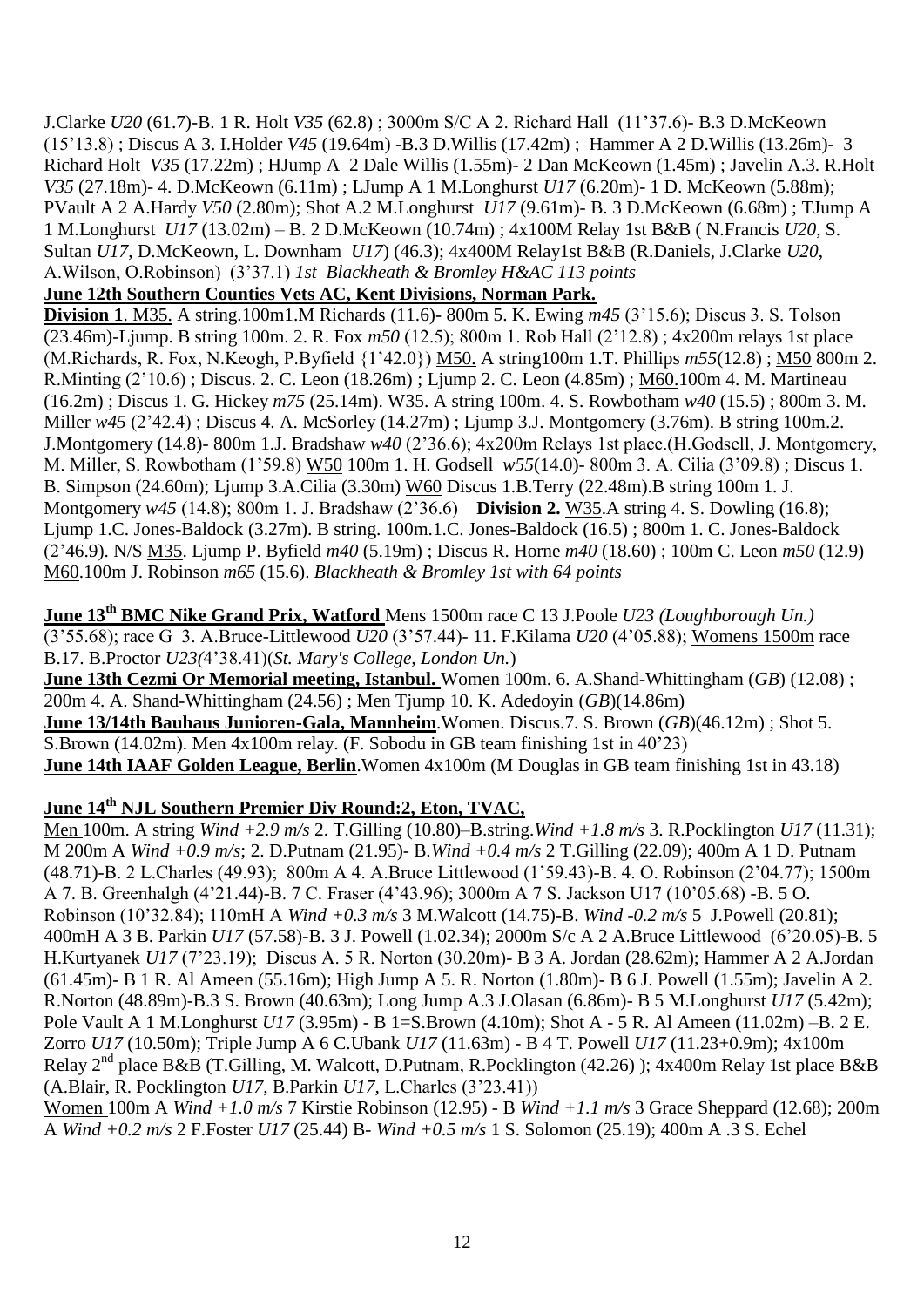Thompson (56.78) - B 1 S.McLellan (1.00.36); 800m A. 5 E. Nolan *U17* (2"15.90)- B 1 K. Galley *U17* (2"24.18); 1500m A 6 A.De Matos (5"17.78)- B. 2 C. Parkin (5"24.86); 3000m A .3 J Hamer (10"39.37) - B.1 D.Critchley (11"14.71); 100mH A *Wind +0.9 m/s* 1 S. Solomon (14.03)- B *Wind +1.3 m/s.* 1 S. Seaton (14.73); 400mH A. 4 M. Southwart (1.05.12)- B.7 C. Crouser *U17* (1"18.15); 1500m S/c A 3 R. Smith (6"01.13)- B.2 M.Kane *U17* (6"23.51); Discus A. S. Milner *U17* (38.35)-B.6. A-S. Gnadou (18.69); Hammer A. 5 O. Jemiyo (38.83); HJump A. 5=A-S.Gnadou (1.45m)- B.4 G. Sheppard (1.45m); Javelin 5 S.McLellan (21.02m)- B 3 A.- S Gnadou (30.99m); LJump A 1 L.Ugen (5.99+0.2m) –B. 2 I.Ivy (4.77-0.2m); Pole Vault A 1 C. Moore (3.20m)-B. 1 A.Huggins (3.05m); Shot A 2 S. Effenayi *U17* (11.91m) - B.1 S.Milner *U17*(11.24m); TJump A 5 I. Ivy (10.22+1.0 5m) –B. Robinson *U17* (9.07-0.2m); 4x100m Relay 2nd place B&B ( M. Southwart, S.Solomon, G.Sheppard, K. Robinson (48.81)); 4x400m Relay 2nd B&B (S. McLellan, A. De Matos, I. Ivy, S. Echel Thompson (3'59.01))

**June 17th Watford open graded meeting (inc. BMC Gold Standard races), Woodside Stadium** 100m.(race F) 7. T.Olubi (11.50); 1500m (race D) 2. E. Nolan *wU17* (4"47.64)- (race G) 6. W. Foster *m50*  (4"25.84)- (race J) 8. F. Kilama *mU20* (4"19.14); 800m (race B) 6. D. McKinlay (*East Anglia Un.)* (1"59.27)

#### **Club Championships- Norman Park**

**May 27th 10,000m Club Championship** 1.T. Soutar (35"44.3)- 2. C.Keen (36"42)- 3. G.Evans (36"46.8)- 4. D.Beadle (38"27.6)-5. G.Coates (40"40.3)- 6. R.Brown (41"14.4)- 7. A.Laws (41"17.3) -8. A. Stokes (41"58.1). **June 3rd. U13 girls**. 150m 1st heat 1. A.Hurlock (21.5) G3- 2. A. Johnson (22.5)- 3. S. Cordell (22.8)- 4. S. Clarke (23.2)-  $2^{nd}$  heat 1. S. Woolhouse (21.8) G3- 2. G. McGrand (22.6)- 3. S. Leighton (23.9)- 4. C. Smith (25.6); Hjump1. S. Clarke (1.30m) G3-2. A. Hurlock (1.20m) G4- 7. S. Cordell (1.20m) G4- 4. G. McGrand (1.15m)- 5. A. Johnson (1.10m)- 6. S. Woolhouse (1.00m); Javelin1. A. Hurlcok (17.10m) G4- 2. S. Clarke (15.57m) G4- 3. 4. A. Johnson (12.11m)- 5. G. McGrand (11.70m)- 6. C. Smith (7.31m)- 7. S. Cordell (7.19m)-8. S. Leighton (5.51) **U13 boys**. 150m 3rd heat 1. D. Waller (25.60)- 2. J. Holmes (20.80)- 3.A. Naracott (22.8)- 4.K. Gowan-Wade (20.4)- 5. L. Burton-Bell (22.2) ; Hjump 1. K.Gowan-Wade (1.30m)- 2. A. Naracott (1.15m)- 3. J. Holmes (1.15m)- 4. L. Burton-Bell (1.10m)- 5. D.Waller (1.05m); Javelin 1. L. Burton Bell (17.54m)- 2. J. Holmes (14.27m)- 3. D.Waller (13.49m)- 4. A. Narracott (12.65m)- 5. K.Gowan-Wade (9.25m) **U15 girls**. 200m 1st heat 1. D. Asher- Smith (26.1)- 2. R. Dickens (26.3)- 3. V. Munt (27.7) G4- 4. H. Fletcher (27.8). - 2<sup>nd</sup> heat 1. G. Middleton (27.1)- 2. A. Williams (30.3)- 3. C. Harris (28.9)- 4. A. Bryan-Isaacs (30.6)- 5. N. Mountford (30.7)- 6. M. Holland (32,3) Final 1.D.Asher- Smith (25.7)- 2. R.Dickens (25.8)- 3. G. Middleton (26.8)- 4. H. Fletcher (27.7)- 5. V.Munt (28.4)- 6. C.Harris (29.5) ; 300m 1. C.Crouser (47.8)- 2. R. Jones (50.4)- 3. R. Giannini (53.5). **U15 boys.** 200m 1 J.Oyedele (25.3) G4- 2. J. Allen (25.5) G4- 3. M. Baker (27.3)- 4. L. Hopgood (27.3) **U17 men** 200m 1. R. Pocklington (22.7)G1- 2. J. Pettet (23.6) G4- 3. C. Ubank (24.0) G4- 4. L. Downham (24.8) ; **Open.** Men"s mile.1. B. Greenhalgh *U20* (4"49.1)- 2. K. Ewing *m45*  (4"51.7)- 3. R. Yates (5"01.4)- 4. T. Soutar *m50* (5"08.7)-5. W.Ruiz (5"19.8)- 6. C. Keen (5"23.8)- 7. M. Jones (5"25.1)-8. R. Brown *m50* (5"44.7)-9. I. Montgomery (5"47.5)- 10. A.Lawes *m50* (6"03.3) ; W200m. 1. A. Godsell (25.7)- 2. G. Sheppard *U20W* (26.0)- 3. R. Robinson *U17W* (28.3)- 4. J. Montgomery *W45* (30.2). Women"s mile 1. A. Reed (U15G) (5"52.9)- 2. J.Bradshaw *w35* (5"43.6)- 3. J.Jones *U17W* (5"40.3)- 4. R Robinson *U17W* (5"55.1)- 5. I. Jackson (6"26)- 6. T.Ashenden (6"43.8)- 7. S.Bayley (7"38.4)- 8. B. Woodhouse (7"39.8); Hammer 1.A. Jordan *U20M* (60.84m)- 2. R.Al-Ameen *U20M* (54.81)- 3. C. Brand *M70* (30.90m)- 4. D.Mehmed (12.80m)- 5. P. Burford (11.45m) ; Tjump1.8.C.Ubank *U17m* (11.30m)- 2. C. Leon *m50*  (10.16m)- 3. J.Allen *U15B* (10.12m)- 4. F.Read (*U15G)*G3 (9.93m)- 5.M.Baker *U15B* (9.88m)- 6. J. Moore *U15G* G3 (9.66m)- 7. R. Robinson *U17W* G4- 8.V.Munt *U15G* (8.54)-(9.02m)- 9. C. Lyston (*U15G*) (8.34m)- 10. J. Montgomery *W45* (8.43)- 11. H. Fletcher *U15G* (7.65m) M50.200m 1. T. Phillips *M55* (25.7)- 2.C. Leon (26.8)- 3. R. Brown (29.0)- 4. A. Lawes (33.4)